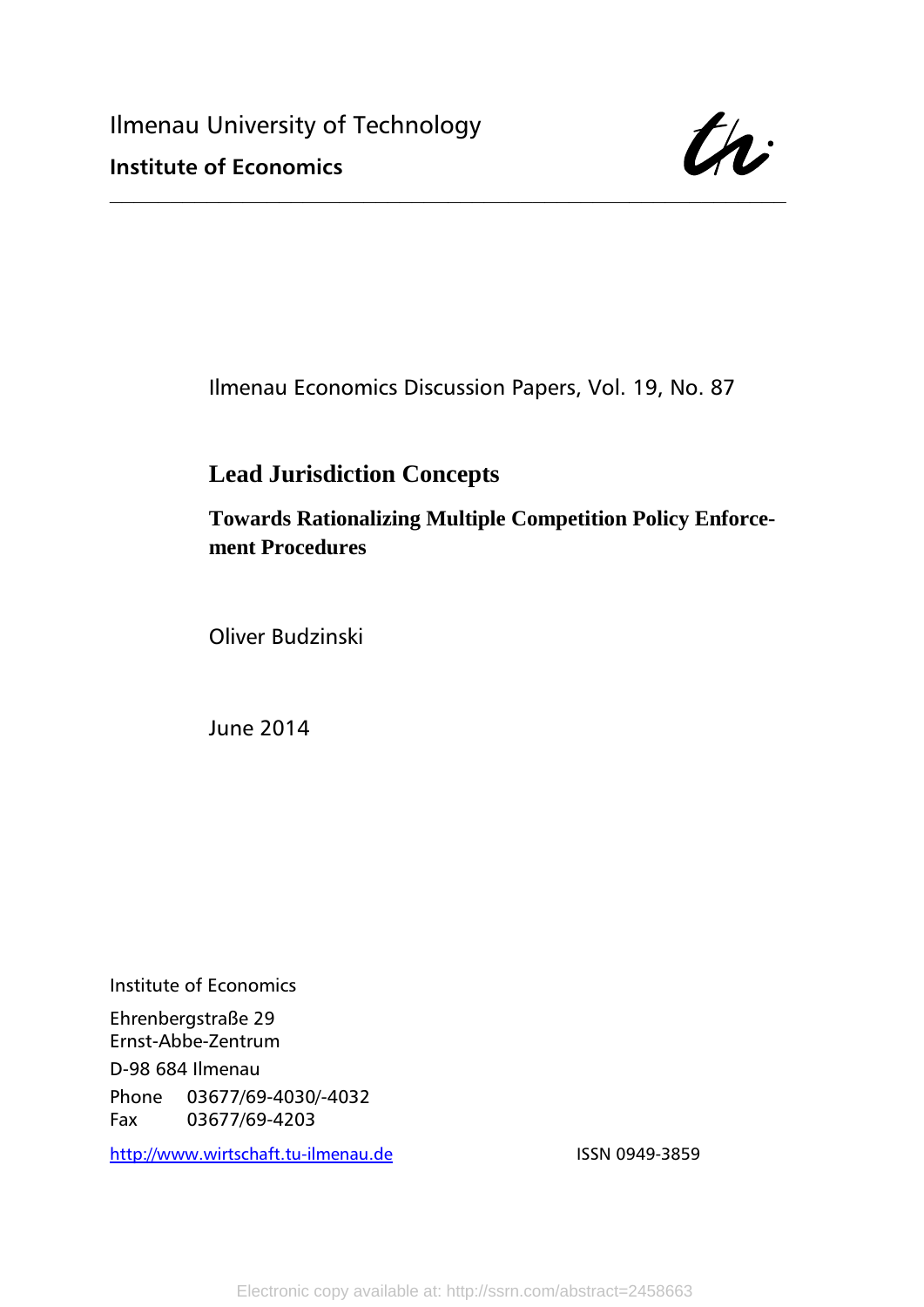#### **Lead Jurisdiction Concepts**

#### **Towards Rationalizing Multiple Competition Policy Enforcement Procedures**

Oliver Budzinski[#](#page-1-0)

**Abstract**: Lead jurisdiction models represent one option how to extend and enhance contemporary interagency cooperation among competition policy regimes. They constitute a multilateral, case-related form of cooperation that is suited to effectively create a one-stop-shop for the prosecution of international cartels, the handling of cross-border mergers and acquisitions and the governance of international antitrust cases. Thus, lead jurisdiction models offer considerable economic benefits. However, they also entail several caveats. Three possible working problems and downside effects of lead jurisdiction models in international competition policy enforcement are discussed in this paper.

**JEL-Codes**: F02, F53, F55, K21, L40, D02

**Keywords**: international competition policy, lead jurisdiction models, international governance, interjurisdictional cooperation, interagency cooperation, competition economics, antitrust

#### **1. Introduction**

 $\overline{a}$ 

In a globalized world, the radius of business activities often extends the geography of jurisdictions. As a consequence, pro- and anticompetitive business strategies and arrangements with cross-border effects may face competition policy scrutiny of the very same case in several jurisdictions and by several authorities. Such multiple proceedings of one and the same antitrust case entail considerable disadvantages that have been extensively discussed in the literature:

increasing transaction costs for companies who are forced to submit materials to and comply with procedures and outcomes of multiple competition policy authorities (*ICN* 2002),

<span id="page-1-0"></span><sup>#</sup> Prof. Dr. Oliver Budzinski, Professor of Economic Theory, Institute of Economics, Ilmenau University of Technology, Germany, Email: oliver.budzinski@tu-ilmenau.de. A former version of this paper was prepared for the OECD Policy Roundtable "Enhanced Enforcement Cooperation" (Hearing) that took place on June 17<sup>th</sup>, 2014, at the OECD in Paris, France. For further information see <http://www.oecd.org/daf/competition/enhanced-enforcement-cooperation.htm> (accessed 2014- 06-20, 14.49). I thank the other panelists, *Michal Gal*, *Diane P. Wood* and *John Temple Lang*, *Antonio Capobianco* of the OECD as well as all participants for valuable comments and discussion.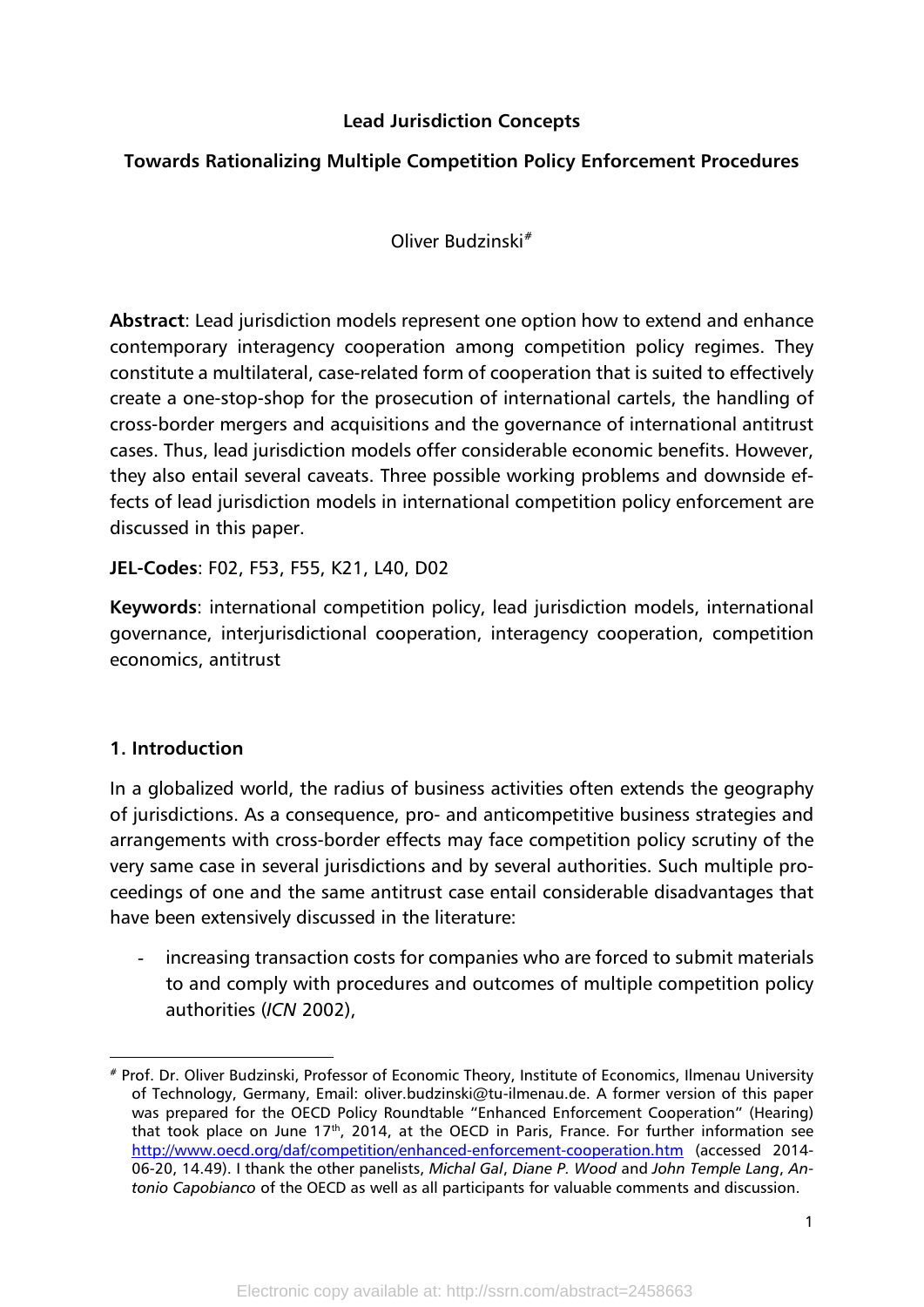- increasing burden on taxpayers due to the parallel investigation of virtually the same case facts by multiple authorities (with comprehensive references *Budzinski* 2014),
- divergent outcomes (with comprehensive references *Budzinski* 2008a: 33-49), and
- power asymmetries between different authorities allowing for beggar-thyneighbor strategic policies (for instance, non-prosecution of export cartels into small and developing countries with weak authorities) (with comprehensive references *Budzinski* 2008a: 54-64).

So far, cooperation among antitrust authorities focuses strongly on minimizing the risk of divergent outcomes by means of information exchange, mutual notification and consultation, mutual assistance and (at times) negative comity. This is in particular true for bilateral cooperation agreements (*Budzinski* 2008a: 49-53; *Budzinski* 20[1](#page-2-0)4: 10-12).<sup>1</sup> Furthermore, the currently most important multilateral forum, the International Competition Network, does not include considerable case-related ambition of cooperation but rather concentrates on (softly and voluntarily) harmonizing competition policy cultures by defining non-binding best practices (*Budzinski* 2004a; *Budzinski* 2008a: 142-148; *Budzinski* 2014: 14-20). In line with the goals of this OECD Hearing<sup>[2](#page-2-1)</sup> and since I have written about these issues extensively elsewhere, I will not go into the questions of deficiencies of uncoordinated national competition policy regimes, insufficiencies of hitherto (bilateral and multilateral) cooperation agree-ments and practices or welfare effects of international competition policy<sup>[3](#page-2-2)</sup> in this paper. Instead, I will focus on discussing a particular concept aiming to solve the remaining problems of multiple proceedings by enhanced cooperation among (competent) competition authorities. The concept concentrates on rationalizing competition policy enforcement as to economize on transaction costs and taxpayer burden. In doing so, this concept clearly extends the boundaries of the antitrust cooperation frameworks that are currently in place. Whether there is a political will to establish the necessary reforms may be doubtful, at least in the short run. However, this shall not stop academic thinking about possible solutions, their institutional shape, working mechanisms and economic performance.

The concept that I will discuss in this paper, drawing closely on former research of mine (*Budzinski* 2008a, 2009, 2011), is the idea of a multilevel lead jurisdiction model where a lead agency investigates and handles a given case on behalf of the other

 $\overline{a}$ 

<span id="page-2-0"></span><sup>&</sup>lt;sup>1</sup> There are some few exceptions, though, like for instance the cooperation between the competition authorities of Australia and New Zealand that include *cross appointments* of senior commissioners to cases that affect both jurisdictions. Thus, a 'common' case is conducted by a team to which a commissioner of the other country is associated. See http://www.parliament.nz/en-nz/pb/business/qoa/49HansQ\_20101123\_00000007/7-commerce-commissions-new-zealand-and-australia%E2%80%94cross-appointments (accessed 2014-06-20, 16.25).

<span id="page-2-1"></span><sup>2</sup> OECD Hearing on *Enhanced International Cooperation* in Paris, 2014-06-17; see footnote #.

<span id="page-2-2"></span><sup>3</sup> See on these issues with extensive references *Budzinski* 2003, 2004a, 2004b, 2008a, 2014.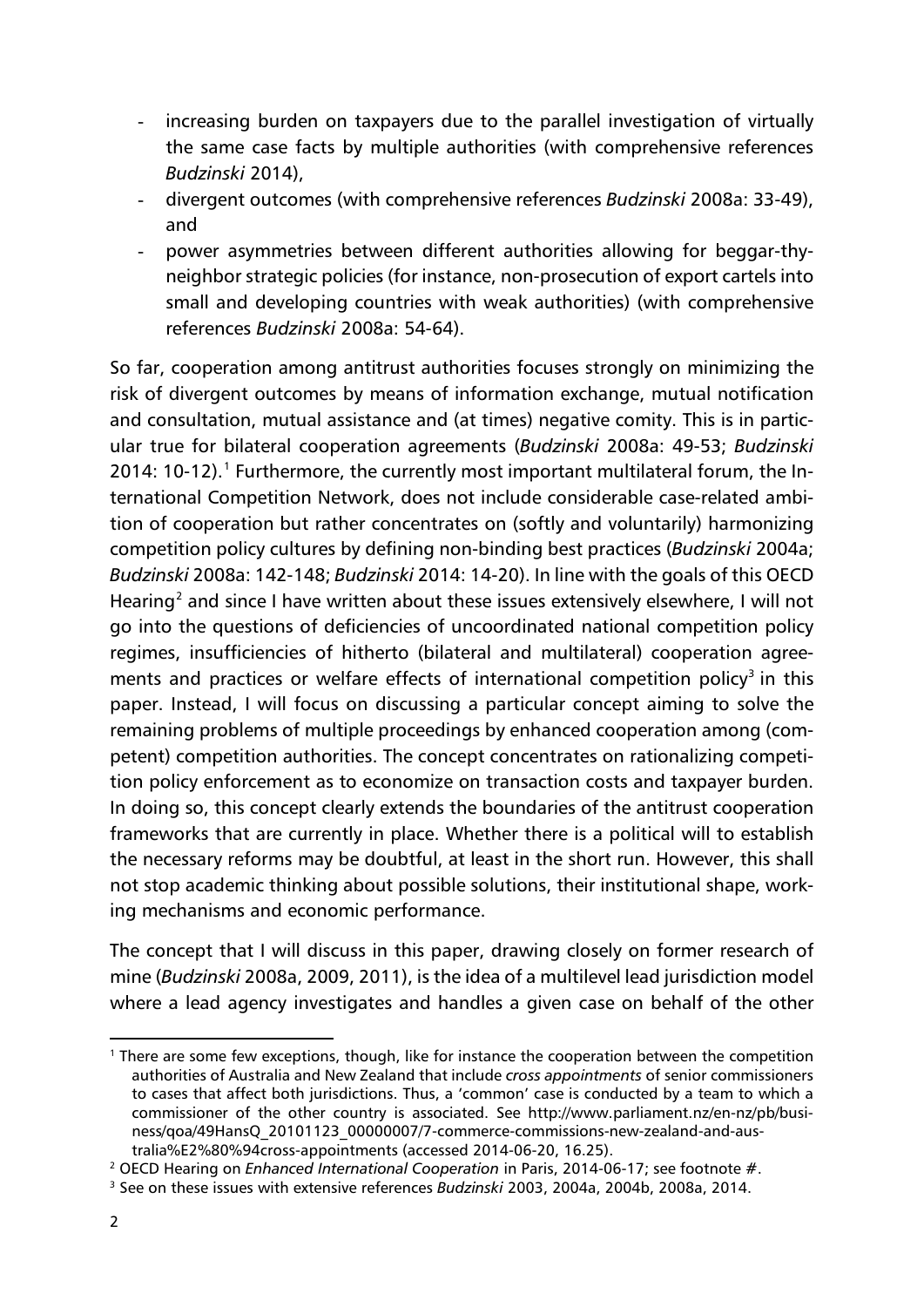affected jurisdictions – and with their support – and decides a case while recognizing the legitimate interests of all affected jurisdictions. This ambitious idea combines the concepts of lead jurisdictions and multilevel governance (section 2) and poses a number of crucial questions as to its institutional design and working properties (section 3):

- what is the lead agency and how should it be selected?
- what competences would be delegated (and by whom) to the lead agency?
- what are the incentives to 'getting the cases right' (vis-à-vis strategic interests)?
- what are the (economic) advantages and disadvantages?

Eventually, I will highlight some limits and open research questions (section 4) before I conclude (section 5). So, what is a lead jurisdiction model and how can it be combined with multilevel governance?

# **2. Lead Jurisdiction Models as Enhanced Cooperation: Concept and Principles**

The economic literature offers, inter alia, two interesting concepts for enhanced international cooperation. The first concept is the idea of a *lead jurisdiction model* (*Campbell* & *Trebilcock* 1993, 1997; *Trebilcock* & *Iacobucci* 2004). It extends the positive comity concept by allocating competence and responsibility for multijurisdictional competition cases to one of the affected regimes that subsequently handles and decides the case with a view to avoiding anticompetitive effects in the overall geographic market (i.e. in all affected jurisdictions) and by relying on the assistance of the other involved regimes. Two variants of lead jurisdiction can be distinguished: the model of a voluntary lead jurisdiction (advanced comity principle) (*Campbell* & *Trebilcock* 1993, 1997) and the mandatory lead jurisdiction concept (*Trebilcock* & *Iacobucci* 2004; *Budzinski* 2008a: 166-168, 203-206).[4](#page-3-0)

The *advanced comity principle*, which represents the core element of the *voluntary lead jurisdiction* model, significantly extends the standard comity principles. If an anticompetitive arrangement or practice is to be reviewed by more than one competition policy regime (according to their respective standards), the affected jurisdictions appoint a lead jurisdiction, whose antitrust authority is designated to play the role of a coordinating agency (*Campbell* & *Trebilcock* 1993: 149-150, 1997: 109-110; *Rowley*, *Wakil* & *Campbell* 2000: 27-28). The latter implies that the lead jurisdiction does not suspend the reviews of the other involved jurisdictions. Instead, it coordinates their reviews, i.e. it collects and distributes information from the interacting agencies and, thereby, ensuring mutual comity (i.e. mutual respect for each other's

<span id="page-3-0"></span><sup>4</sup> The U.S. antitrust law system uses an interesting institution in cases of multiple antitrust procedures among U.S. states, namely the Judicial Panel on Multidistrict Litigation, established in 1968. It entails the option of combining parallel proceedings into a single one, unifying the case (see in more detail *Ostolaza* & *Hartmann* 2005; *Heyburn* & *McGovern* 2012).  $\overline{a}$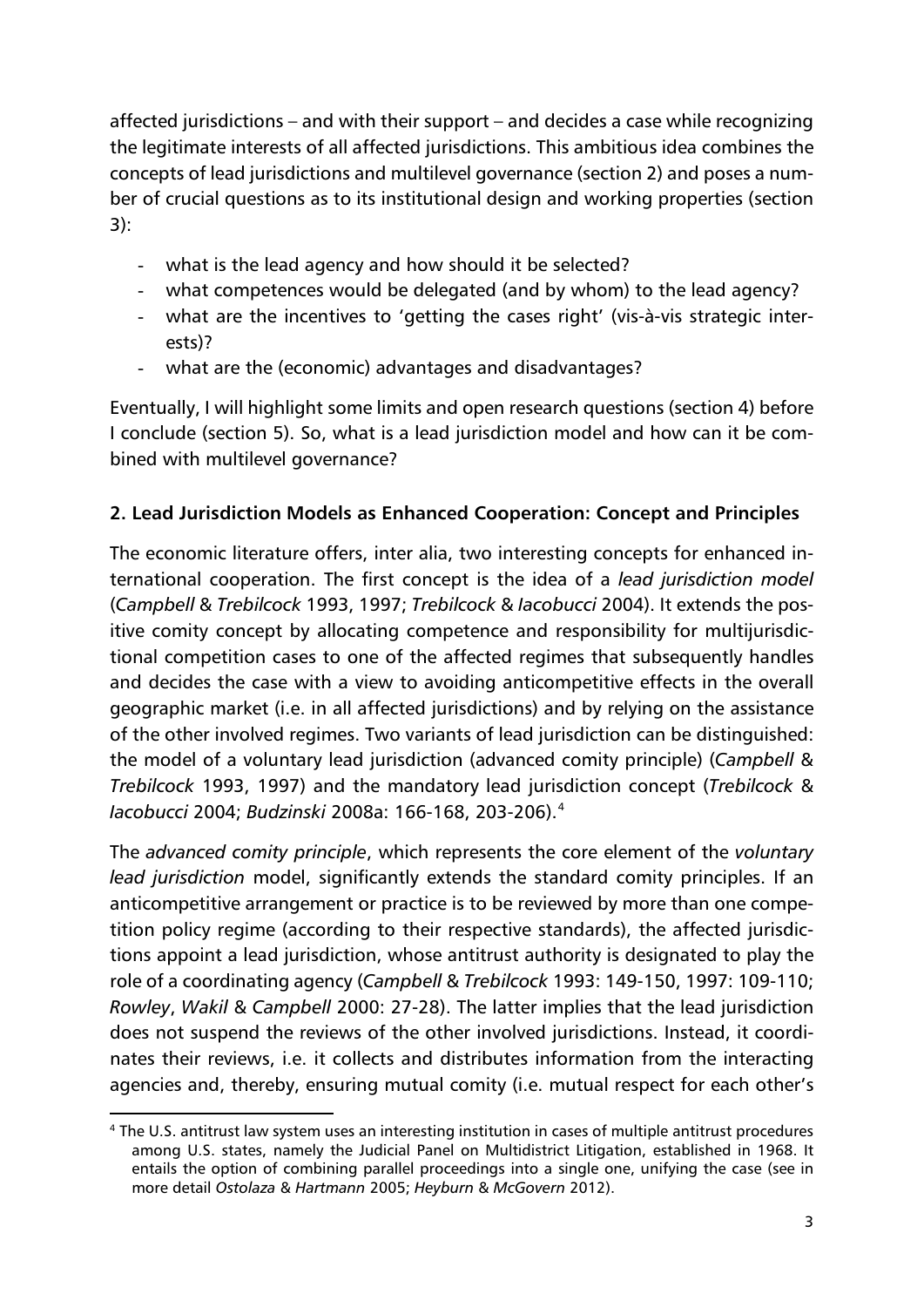legitimate interests). Eventually, the coordinating agency compiles a common but non-binding recommendation regarding remedies, which integrates the competition-oriented interests of the participating jurisdictions, in order to generate a coherent treatment of a specific international anticompetitive arrangement or practice. Each regime that claims jurisdiction over the case then decides the case on its own and it remains to its own deliberation whether and how far it considers the recommendation of the lead jurisdiction. Thus, the voluntary lead jurisdiction model includes permanent opt-in and opt-out options: any regime may decide at any stage whether to enter the cooperation and/or follow the recommendations as well as similarly decide to opt-out of the cooperation and proceed with its own stance towards the case in question. Consequently, the voluntary lead jurisdiction model may not considerably enhance the existing cooperation – in particular, in all the cases where the involved jurisdictions are reluctant to share their insights and not willing to adjust their own decisions according to the lead recommendations. In other cases, however, the level of cooperation may be significantly enhanced if the involved agencies engage in cooperation with the lead jurisdiction and adopt the decision recommendation as a guideline for their own decision. In summary, it will be case-dependent if cooperation is enhanced or not.

The *mandatory lead jurisdiction model* extends the concept of cooperation via the appointment of a lead jurisdiction by allocating 'hard' competences and responsibility for multijurisdictional competition cases to one of the affected regimes that subsequently handles and decides the case with a view to avoiding anticompetitive effects in the overall geographic market (i.e. in all affected jurisdictions) and by relying on the assistance of the other involved regimes. The mandatory character of this model lies in the binding character of the lead jurisdiction's decision: the decision of the lead agency binds the other affected jurisdictions. Thus, opt-in and opt-out options are reduced to the decision of joining the model or not. Once a jurisdiction has committed to the mandatory lead jurisdiction model, it cannot opt-out anymore.<sup>[5](#page-4-0)</sup> It is this more advanced and more ambitious version of the lead jurisdiction concept that I will refer to in this paper.

The second concept is the idea of multilevel governance (*Kerber* 2003) in which regimes on different vertical levels (regional, national, supranational) are interconnected with each other. In such a complex multilevel system of institutions, the allocation of competences becomes particularly important (*Budzinski* 2008a). At the same time, different types of competences (for instance, rule-making, rule-applying and enforcement competences or substantive and procedural competences) can be

<span id="page-4-0"></span><sup>&</sup>lt;sup>5</sup> It would be possible to relate this opt-in option to each single case, i.e. that participating competition policy regimes decide in each single case whether they commit to the lead jurisdiction model or not. For reasons of simplicity, however, I will assume in the following that jurisdictions who commit to the model do so for all upcoming cases.  $\overline{a}$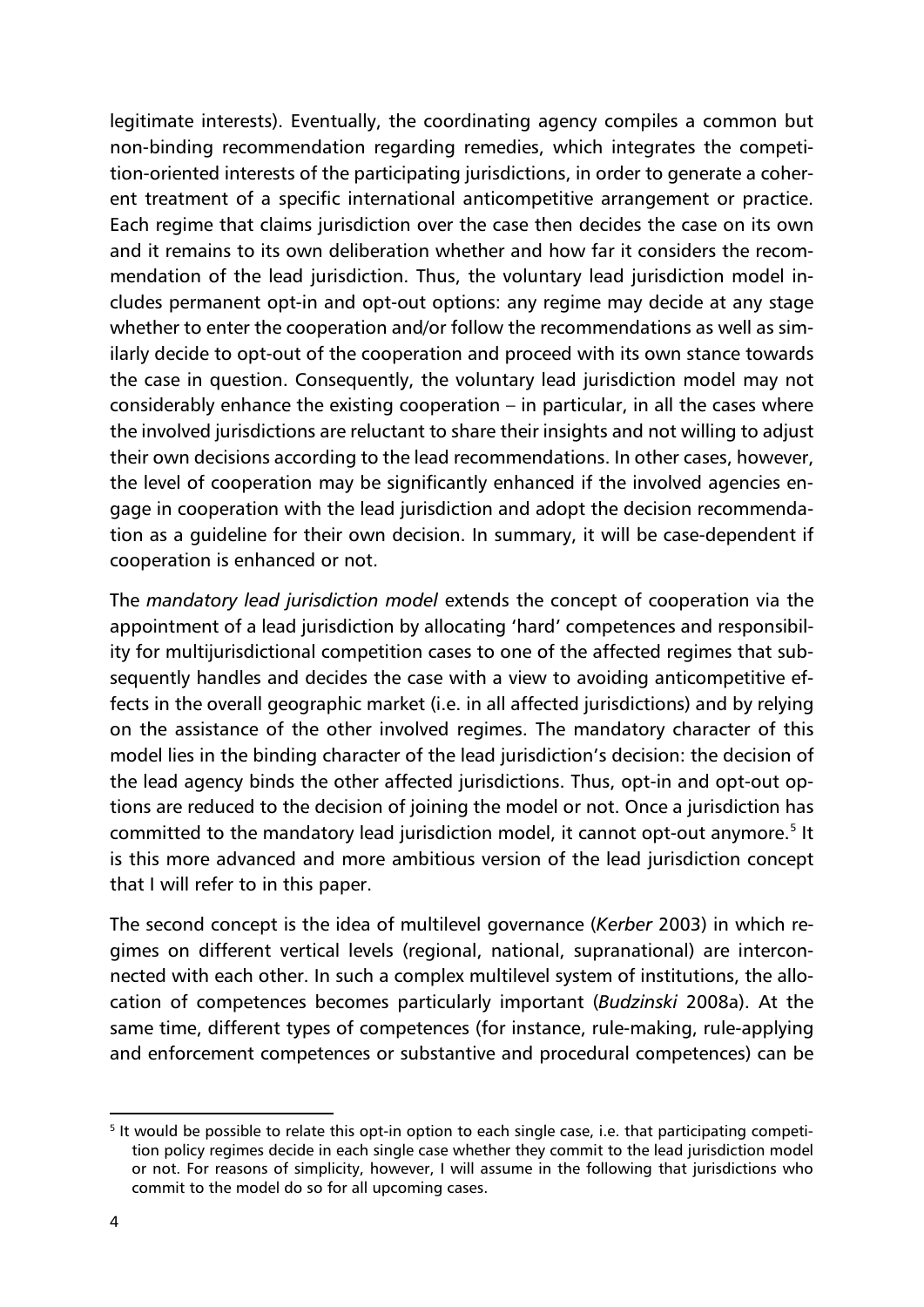allocated to different levels, so that a division of labor occurs. The advantage of adding the vertical multilevel dimension to the lead jurisdiction concept lies in the option to introduce a referee authority, monitoring and supervising the impartiality of the assigned lead jurisdiction and providing conflict resolution if necessary. Thus, in this concept, the antitrust institutions on the top level (the supranational or even global level) are not about materially deciding cases. Instead, they allocate lead jurisdiction according to agreed-upon criteria on a case basis<sup>[6](#page-5-0)</sup>, monitor and supervise the lead jurisdiction in respect of its impartial treatment of anticompetitive effects in the overall relevant international market (irrespective where – in which jurisdiction – the effects display) and settle conflicts in case of affected jurisdictions allege that their domestic effects (legitimate interests) were disregarded by the lead jurisdiction. Consequently, 'only' procedural competences are assigned to the top level and all material and substantive decision competences remain on the level of the existing competition policy regimes that include national, regional-supranational (e.g. the EU) and regional-subnational regimes (e.g. State antitrust in the U.S.).

From an economic perspective, the charm of this concept is that it

- (i) replaces the inbound focus of existing competition policy regimes by a focus embracing all effects in the relevant geographic (international) market,
- (ii) provides a one-stop shop for the companies (thus avoiding deficient transaction and administration costs of multiple procedures),
- (iii) closes many loopholes due to the lead jurisdiction being powerful and also providing protection of competition abroad, and
- (iv) maintains diversity of competition regimes<sup>[7](#page-5-1)</sup> because each assigned lead jurisdiction handles and decides the case according to this regime's antitrust rules and procedures, just with the explicit inclusion of cross-border effects.

On the downside, it requires an international agreement on procedural rules (in particular criteria for allocating case-specific lead jurisdiction as well as for monitoring and conflict resolution mechanisms) and willingness to accept

- (i) procedural decisions by the international level and
- (ii) material decisions by the lead jurisdiction as long as all effects are treated impartially irrespective of their jurisdictional location.

<span id="page-5-0"></span><sup>&</sup>lt;sup>6</sup> This only refers to multijurisdictional cases; cases that display effects merely within one of the existing competition policy regimes are solely subject to this regime's jurisdiction. See for more details about possible notification and referral rules in a multilevel competition policy system *Budzinski* (2009: 379)  $\overline{a}$ 

<span id="page-5-1"></span><sup>7</sup> On the benefits of regime diversity in competition policy see *Kerber* & *Budzinski* (2004); *Budzinski* (2008a: 64-83); *Budzinski* (2008b).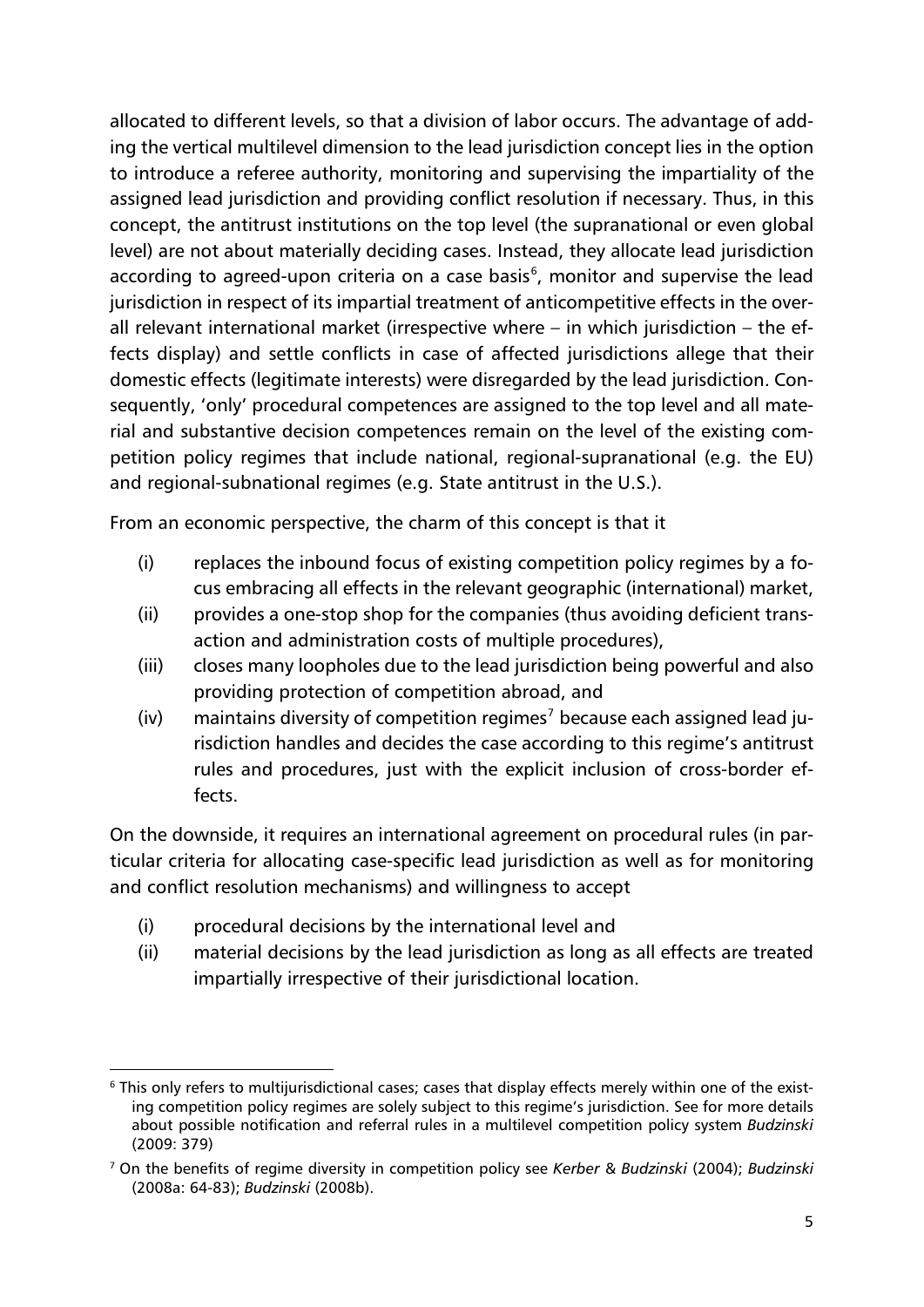After outlining the basic properties of the concept, the next section explores more deeply into its details.

# **3. Competence Allocation within a Multilevel Lead-Jurisdiction Model**

# *3.1 Enhanced Cooperation I: Allocating and Supervising Lead Jurisdiction Competence*

The notion of assigning a lead jurisdiction with 'hard' competences of handling, investigating and deciding a given case requires a cooperative forum that manages the selection process and safeguards an appropriate case-handling. Such a forum could be either (i) an international organization or agency, consisting of an independent body, or – more in the spirit of enhanced cooperation - (ii) an international forum or panel consisting of representatives of participating competition policy regimes.<sup>[8](#page-6-0)</sup> For reasons of convenience, I call it the *International Competition Panel* (ICP) in the following.[9](#page-6-1) The enhanced cooperation in the multilevel lead jurisdiction model requires the implementation of such a forum that is equipped with considerable procedural competences. However, it does not require substantive antitrust laws at this international level of cooperation – and as such the mandatory lead jurisdiction model (as ambitious as it is) remains a modest proposal compared to far-reaching ideas of global competition laws and agencies.<sup>[10](#page-6-2)</sup>

Notwithstanding, it needs to be equipped with considerable procedural competences, namely competences (i) regarding the selection of competent jurisdictions according to the mandatory lead jurisdiction model and (ii) to review, monitor and supervise rules and practices of participating competition policy regimes in order to safeguard that the regimes are able to apply their laws according to a nondiscrimination principle also to effects abroad (*Budzinski* 2008a: 178-182).[11](#page-6-3) Consequently, the ICP neither creates its own substantive competition law, nor does it apply or enforce substantive competition law directly. Instead, it is the lead jurisdiction that applies its own competition rules to a given anticompetitive arrangement or practice

<span id="page-6-0"></span><sup>&</sup>lt;sup>8</sup> For different models how to equip such a forum or panel with representatives from the participating competition policy regimes (including rotation schemes) see *Budzinski* (2009: 379-381).  $\overline{a}$ 

<span id="page-6-1"></span><sup>9</sup> It may be possible to employ the ICN or some of its structures for this purpose.

<span id="page-6-2"></span><sup>&</sup>lt;sup>10</sup> Examples for the latter include the Doha Declaration of introducing competition rules into the WTO framework or the academic proposal of the DIAC (*Fikentscher* & *Immenga* 1995; *Fox* 1997, 1998; *Zäch* 1999; *Drexl* 2003, 2004; *Budzinski* 2008a: 134-141).

<span id="page-6-3"></span><sup>&</sup>lt;sup>11</sup> It is important to emphasize that the ICP cannot prescribe competition policy rules or practices; it is only entitled to combat discriminatory rules and practices. This distinction is important from an institutional-economics perspective (*Hayek* 1975; *Kerber* 1993; *Wegner* 1997) since (a) a prohibition excludes only one specific option from the non-determined set of possible options, whereas (b) a prescription effectively eliminates any scope of selection and de facto excludes all the other options by prescribing one of them. In the first case, the regimes maintain behavioural freedom, including the freedom to create innovative solutions; both is effectively eroded in the second case.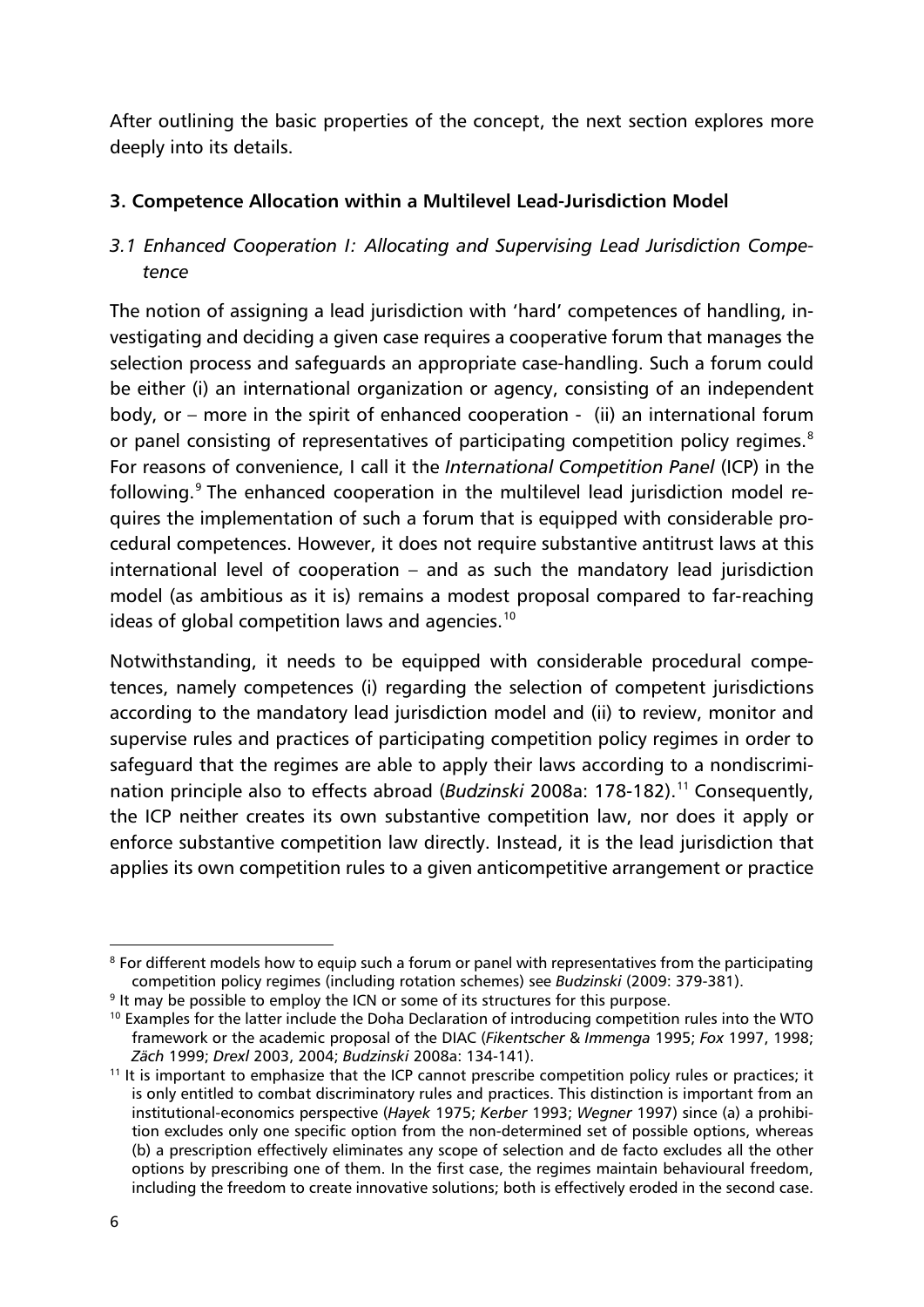and enforces the outcome of its proceedings. In contrast, the ICP competences can be specified to include the following three elements:

(i) Selection of Lead Jurisdiction

If a case occurs that would lead to multiple procedures among the members of the system (see more detailed section 3.3), the ICP appoints a lead jurisdiction according to a defined set of criteria. As a potential lead jurisdiction for a given anticompetitive arrangement or practice qualifies any competition policy regime (*Budzinski* 2011: 85-86)

(a) whose internal markets represent a regional gravity of the market activities (e.g. aggregate turnover of the participating enterprises),

(b) whose agency enforces a working and nondiscriminatory competition law,

(c) whose agency disposes over sufficient capacities and competences for the case in question, and

(d) that demonstrates (and has demonstrated) the willingness and experience to investigate, handle and decide the case with a view of protecting all affected consumers and markets, i.e. to safeguard comity to other jurisdictions' legitimate interests.

The ICP appoints the competition policy regime to act as the lead jurisdiction that best fulfils these four criteria. In many cases, the choice will be rather obvious, if not, the ICP enjoys a limited but inevitable discretionary scope. The lead jurisdiction receives full competences to deal with the respective anticompetitive arrangement or practice under the obligation of nondiscrimination and pursuance of the common welfare of all affected consumers irrespective of their location. It forms a team with all the other jurisdictions whose internal markets are affected by the anticompetitive arrangement or practice in question. The non-lead jurisdictions provide support and assistance to the lead jurisdiction, injecting their concerns, views and competences into the investigation and decision-finding proceedings.

Criterion (a) reflects the concept of a *primary effects clause* (*Trebilcock* & *Iacobucci* 2004). In order to minimize incentives for strategic competition policies and discriminatory action by the lead jurisdiction, this criterion focuses on market effects, i.e. effects on consumers (*Neven* & *Röller* 2005; *Haucap* et al. 2006). Alternatively, the location of companies and their production facilities could be considered as well, however, entailing the danger of strategic locational interests trumping consumer welfare considerations.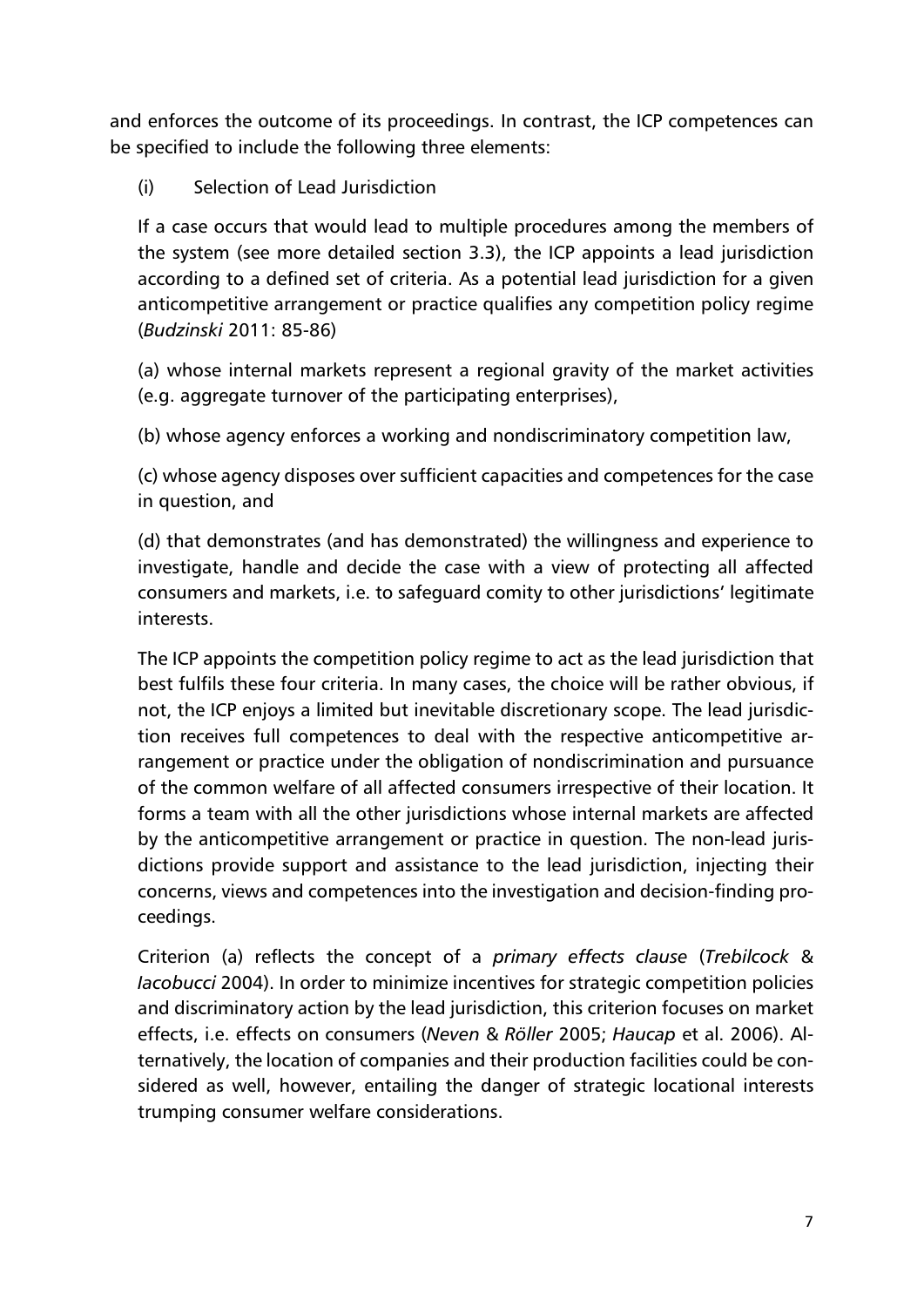#### (ii) Supervision and Sanctions

The ICP reviews the competition rules and codified practices of the participating competition policy regimes regarding violations of the nondiscrimination principle. In cases of discriminatory rules or practices, it demands the modification of the respective provisions (however, without prescribing alternative designs). If the respective competition policy regime refuses to adjust its rules and practices accordingly, this regime is disqualified and suspended as a potential lead jurisdiction. This procedure also applies to safeguard a minimum necessary nexus with an anticompetitive arrangement or practice to claim jurisdiction.<sup>[12](#page-8-0)</sup> Additionally, the ICP supervises the review and decision process by the lead jurisdiction, but exclusively concerning violations of nondiscrimination. Potential sanctions, again, refer to the qualification of an acting lead jurisdiction for future cases.

# (iii) Complaints and Conflict Resolution

The ICP hears and reviews complaints from jurisdictions or enterprises (a) about decisions of the lead jurisdiction, which disregard foreign consumers and/or nondiscrimination, and (b) about discriminatory rules or practices of competition policy regimes (including insufficient nexus). Any complaints by parties to the case about wrong assessments by the competent antitrust authority or dissents regarding the facts of a case fall under the competency of the courts and appellation bodies within the lead jurisdiction. In this sense, ICP provides a cooperative forum to deal with conflicts between jurisdictions.

While the ICP represents the final instance regarding its supervision and conflict resolution tasks, an appellation body regarding its *jurisdictional* decisions (i.e. appointment of the appropriate lead jurisdiction) may be helpful. An international court could be one suitable solution, a second chamber of the panel another. The latter may be preferable in order to keep the selection procedure compact. Otherwise, transaction costs and the administrative burden on business would increase, deteriorating institutional efficiency.

# *3.2 Enhanced Cooperation II: Investigating, Handling and Deciding Cases*

The second level of enhanced international cooperation represents the one where the cases are actually decided and, consequently, which disposes of substantive antitrust competences. It consists of all participating competition policy regimes, which may be (i) joint competition policy regimes of confederations or associations of independent countries, (ii) national competition policy regimes, or (iii) subnational 'local' competition policy regimes. These competition policy regimes retain their full

<span id="page-8-0"></span> $12$  Claiming jurisdiction without a sufficient nexus to the respective arrangement can be interpreted as representing an indirect kind of discrimination.  $\overline{a}$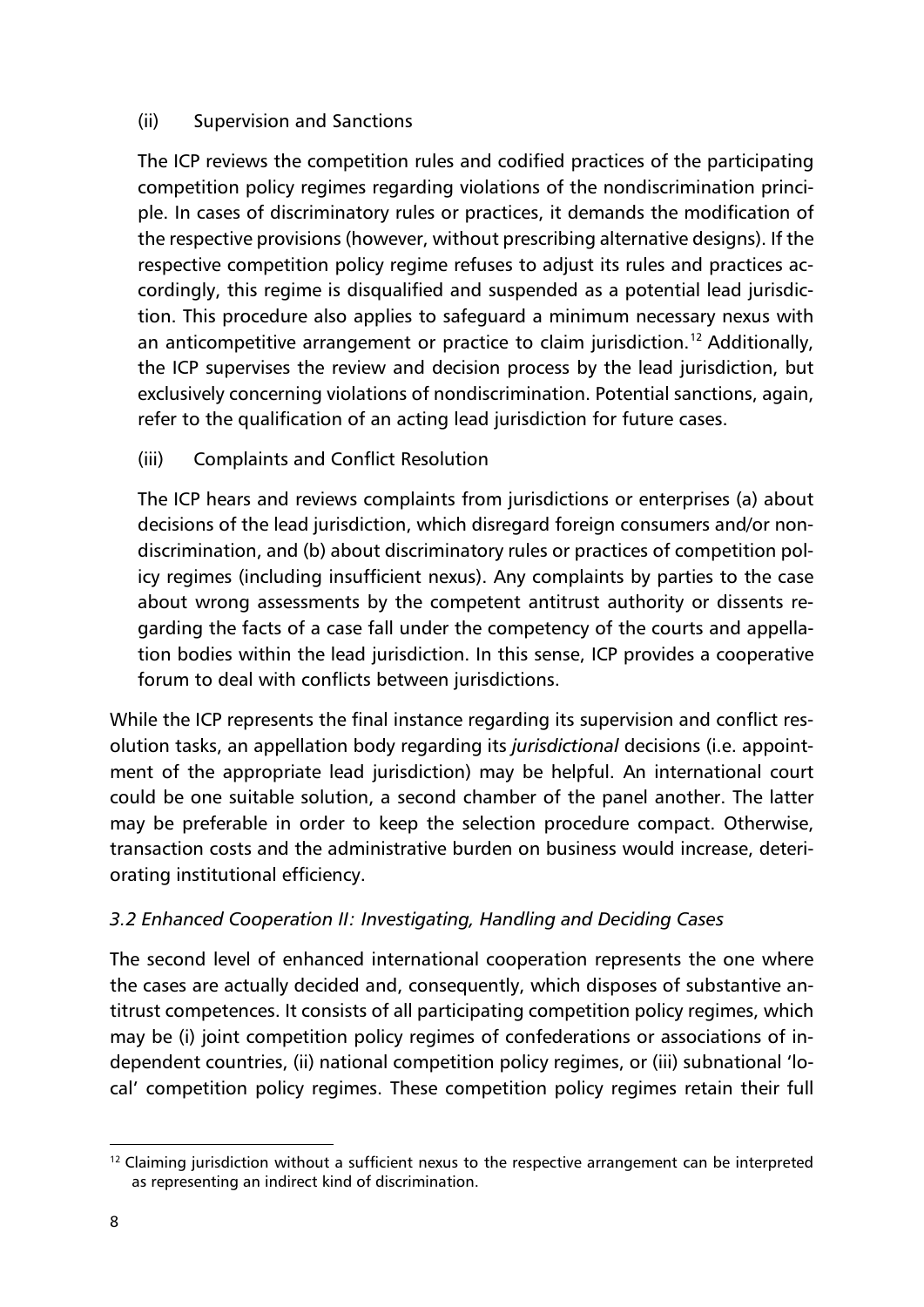rule-making, rule-application, and enforcement competences for cross-border anticompetitive arrangements and practices if the ICP appoints them to be lead jurisdiction in the respective case. Each regime autonomously shapes its own substantive competition rules, enforcement institutions, and agencies (including an individual composition of elements of the court system, government and independent administration system, and private litigation) – but minus discriminatory provisions and practices, which are excluded and sanctioned by the ICP. Against the background of these non-discriminatory institutions and practices, each regime is obliged to consider competitive effects outside its territory according to the common welfare of all affected consumers. Apart from that, the appointed lead jurisdiction is free to handle the referred case. Eventually, the lead jurisdiction issues a decision on the case that may detail different remedies for different regional effects (in different countries).<sup>[13](#page-9-0)</sup> However, due to the lead jurisdiction treatment, the decision displays overall coherence.

The lead jurisdiction is expected to team up with the other affected antitrust regimes.[14](#page-9-1) Insofar, the actual casework of the appointed lead jurisdiction requires enhanced international cooperation as well. The appointed lead jurisdiction acts to the outside as the one-stop-shopping contact for the norm addressees (companies suspected to infringe competition law, their competitors, customers, affected consumers, etc.). It enjoys the power to investigate and decide the case according to its own laws, practices and institutions (but with a view to all effects, domestic and abroad). In doing so, the lead agency leads a cooperative team consisting of all agencies whose internal markets are affected by the case. The non-lead agencies play an important role in this part of the multilevel lead jurisdiction model. On the one hand, they assist the lead agency by providing support in terms of local investigation force and their 'local knowledge advantages' (from being close to their markets). Moreover, they contribute resources and special competences that are needed in the case in question and cannot be provided by the lead agency alone. For instance, an involved non-lead agency may possess specific competences regarding sophisticated economic methods and may, at request, employ them to provide the lead agency with additional evidence. On the other hand, the cooperation within the team of affected jurisdictions also offers the opportunity for non-lead jurisdictions to inject their views, theories of harm and competition-oriented interests into the proceedings, thus increasing the probability that the outcome will satisfy their demands. It can be expected that close cooperation between the lead agency and the other involved agencies during the actual case handling will promote the emergence of a

<span id="page-9-0"></span> $13$  For instance, in the case of an international hardcore cartel, the lead agency may specify what penalties (amounts) have to be paid to which jurisdictions' authorities, depending on the harm that the cartel caused in these jurisdictions.  $\overline{a}$ 

<span id="page-9-1"></span><sup>&</sup>lt;sup>14</sup> Again, violations of this cooperation imperative have a negative impact on the probability of future lead jurisdiction appointments.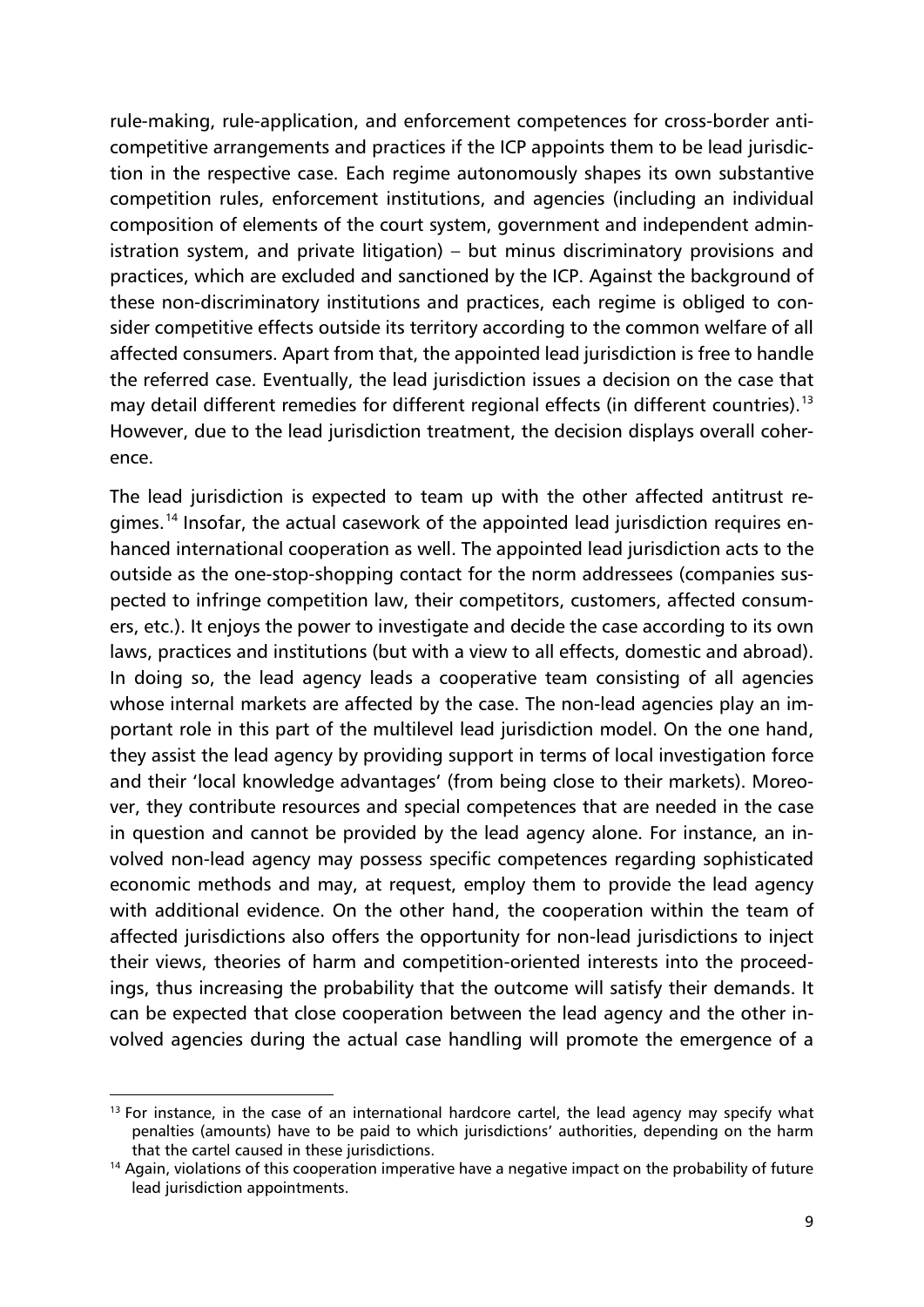common view on the case in question and, thereby, erode the scope for conflicts about the decision and remedies to a significant extent.

When it comes to lead jurisdiction appointments, existing supranational regimes may be a natural candidate. The most comprehensive example is represented by the EU Competition Policy System, which contains full-fledged competition rules and an experienced antitrust practice. Additionally, there are antitrust provisions and agencies on a supranational level in the context of several other multicountry associations. For instance, both the Andean Community and the UEMOA (Union Economique et Monétaire Ouest Africaine) have implemented their own competition policy agencies, theoretically competent in enforcing specifically shaped community competition rules. Practically, however, both regimes are currently rather inactive. Comparatively elaborate competition policy competences are located at the EFTA (European Free Trade Association) Surveillance Authority, whereas free trade and economic integration associations, like NAFTA (North American Free Trade Agreement), ASEAN (Association of Southeast Asian Nations), Mercosur (Mercado Común del Conor Sur), CIS (Community of Independent [former soviet] States), CARICOM (Carribean Community and Common Market), FTAA (Free Trade Area of the Americas), SADC (South African Development Community), or CEN-SAD (Community of Sahel-Saharan States), currently only possess at best rudimental antitrust provisions. Meanwhile, COMESA (Common Market for Eastern and Southern Africa) is also reaching for implementing considerable supranational competition policy competences.

Following the paragon of the EU, these associations and confederations might develop effective competition policy regimes with considerable competition policy competences in the course of time. Developed ones represent natural candidates for lead jurisdiction appointments as they jurisdictionally include a number of national markets and address consumers of different countries. Therefore, they automatically internalise parts of the externalities arising from cross-border business activities. Furthermore, supranational agencies may be less prone to strategic competition policy because they are experienced of considering effects on different countries.

Since currently only one effective supranational antitrust regime exists, the majority of cases is likely to remain within the second type of regimes at this level of enhanced international cooperation, namely national regimes, in the short- and medium-run. In particular, national competition policy regimes with large and important internal markets are likely to be frequently appointed as lead jurisdictions. Above all, this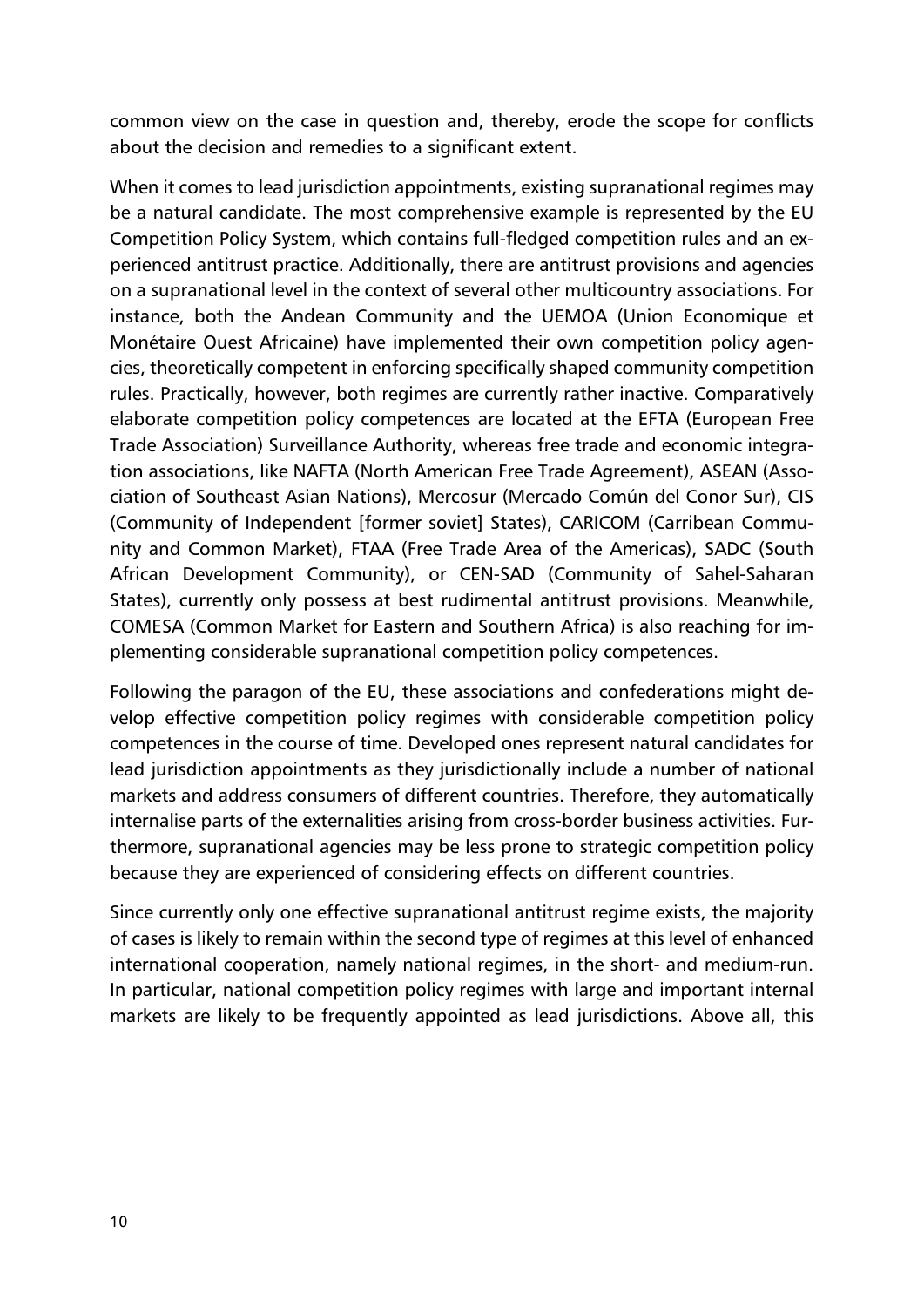refers to the U.S. Antitrust System. However, the competition policy regimes of countries like Canada, Australia, Brazil, Japan, Russia, China, India, and many more also represent frequent candidates if they qualify for a lead jurisdiction appointment.<sup>[15](#page-11-0)</sup>

Most likely, local (subnational) competition policy regimes will only infrequently qualify as lead jurisdictions for cross-border antitrust cases. Their domains are local anticompetitive arrangements and practices because, in this respect, they can exploit their advantages of being very close to the locally-affected markets. In such cases, however, they play an important role within a sound multilevel competition policy system. Particularly large countries with considerably segmented internal markets may benefit from local competition policy competences. Despite ongoing market globalisation, regional and local markets are unlikely to be completely eroded. Therefore, the scope for regional and local (including subnational) competition policy regimes is a sustainable one.

#### *3.3 Which Cases Qualify for Being Handled by the Multilevel Lead Jurisdiction Model?*

From the outset of the motivating factors for considering a far-reaching cooperation like a multilevel mandatory lead jurisdiction model on it is clear that its competence should be limited to those cases where the multijurisdictional treatment causes costs, burden and harm. In other words, only truly multijurisdictional cases should qualify for being subject to the system. While the notion of truly multijurisdictional may sound simple and straightforward at first sight, the devil may hide in the details.

A basic approach may start with the existing notification rules and picking criteria of the participating national and supranational regimes and simply state an *X-plus rule* (*Budzinski* 2008a: 196-199) for the adoption of a case into the lead jurisdiction system. The idea is that anticompetitive arrangements and practices with cross-border effects should be allocated 'upwards' (to treatment in the lead jurisdiction model), whereas other cases should remain within the national competence. As a very simple proxy for market affection serves the number of jurisdictions, in which a specific arrangement or practice would be subject to review. If this number exceeds a defined value of X (for instance,  $X = 3$  or  $X = 5$ ), it can be assumed that it generates with a sufficient probability significant cross-border spillovers, which justify its inclusion into the lead jurisdiction model. An advantage of using such a simplistic criterion is its simple application that does not create much cost and is rather transparent. As always, this advantage comes along with a disadvantage, notably the different sizes

<span id="page-11-0"></span><sup>&</sup>lt;sup>15</sup> Next to inhabiting the regional gravity of the aggregate turnover of the participating enterprises, a qualification to become appointed lead jurisdiction requires the absence of discriminatory provisions and practices as well as the proven willingness and experience to employ a world welfare standard (see above). This implies that some of the above mentioned countries might face a long way to go until they meet these criteria. Note, however, that the possibility to qualify as lead jurisdiction can entail important incentives to develop national competition policy regimes according to the modern international standards.  $\ddot{\phantom{a}}$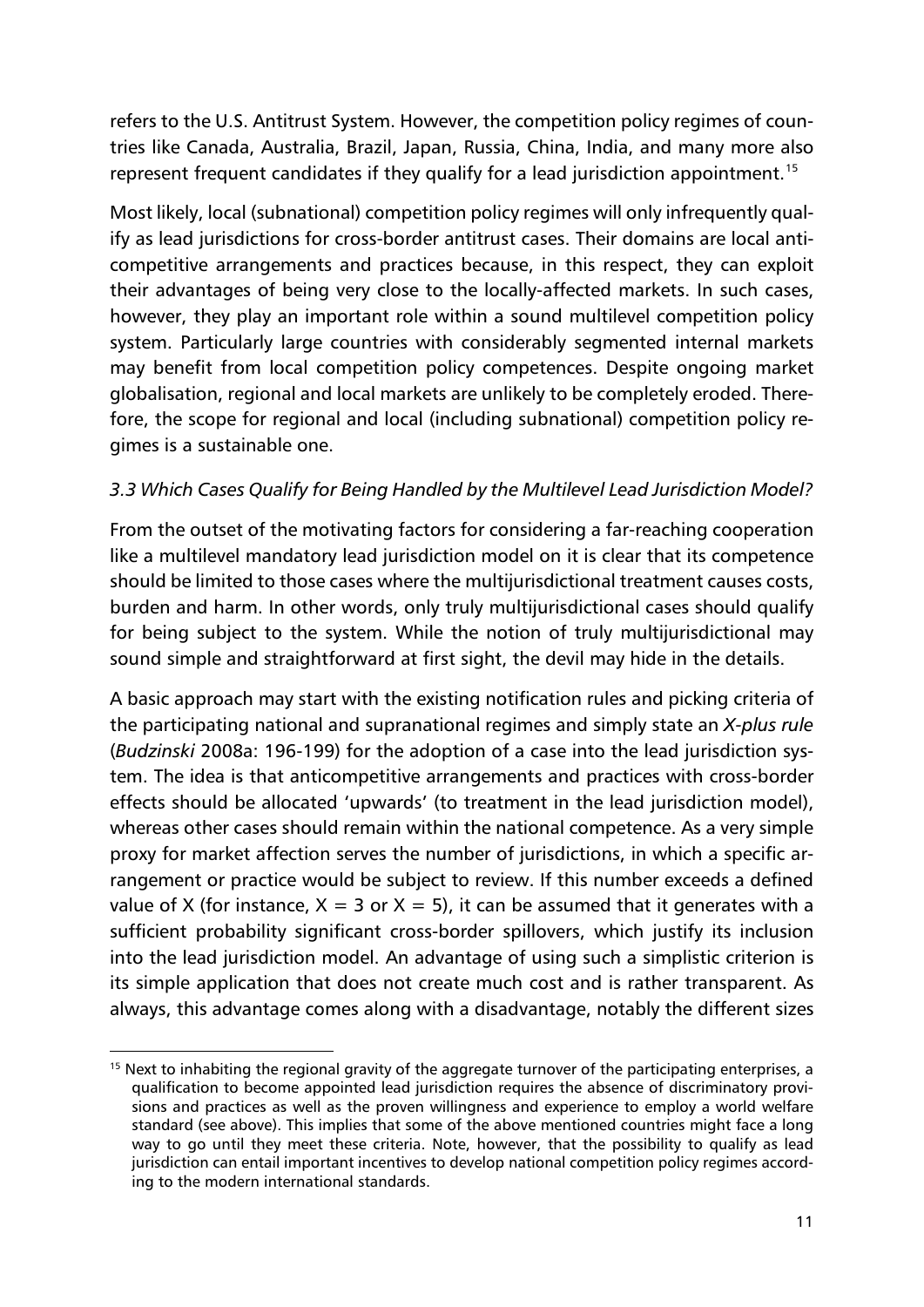of the national regimes: if  $X = 3$  this may refer to three comparatively small countries (say, Estonia, Latvia, and Lithuania) or to three comparatively big countries (say, the U.S., Mexico, and Brazil). Obviously, it makes a difference for the 'truly multijurisdictional character' whether the first or the second scenario applies. Thus, the X could be complemented by a factor representing the size of a regime's internal market (or population), an addition that would somewhat increase the complexity of delineating the lead jurisdiction cases from the others but may still remain sufficiently simple and transparent enough. Unfortunately, there is no scientific way of determining X or the correcting factor, so that would be up for a political consensus.<sup>[16](#page-12-0)</sup>

In order to avoid strategic behaviour, a multilevel lead jurisdiction model requires rules about notification and picking thresholds on the level of the existing regimes. The participating competition policy regimes need adequate notification thresholds for mergers and interfirm cooperative arrangements and respective rules for picking up cartels and other anticompetitive arrangements or practices in order to avoid that jurisdiction is claimed even if no sufficient nexus with the (anti-) competitive effects of a business arrangement or practice exists. In this field, the already existing ICN best practice recommendations on sufficient nexus for claiming jurisdiction may serve as a focal point. Furthermore, the specifics of the different types of competition cases – cartels, mergers and acquisitions, abuse-of-dominance cases – require differ-ent treatments in this regard.<sup>[17](#page-12-1)</sup>

# **4. Limits and Problems of Lead Jurisdiction Concepts**

Even though the concept of a multilevel lead jurisdiction model entails the potential to solve the remaining problems of international competition policy through an enhanced, deeper and more systematic cooperation among the existing competition policy regimes (and without creating new international substantive competition law), it contains a number of inherent problems – like every concept does. In the following, selected problems are discussed with a view to their severity and to possibilities of alleviating them.

# *4.1 The Incentive Problem*

Probably the most crucial problem relates to the incentive of an appointed lead jurisdiction to conduct the given case without privileging its own jurisdiction's interests and without discriminating against the interests of the other affected jurisdictions. For the system to work, the lead jurisdiction must decide the case with consumer welfare in all affected markets in mind and, thus, pursuing international welfare in-

<span id="page-12-0"></span><sup>16</sup> For alternative case allocation rules (that, however, tend to perform worse) see *Budzinski* (2008a: 168-199).  $\overline{a}$ 

<span id="page-12-1"></span><sup>17</sup> *Gal* (2010) presents an interesting example of a solution for horizontal hardcore cartels that may prove to be very compatible with the ideas outlined in this paper.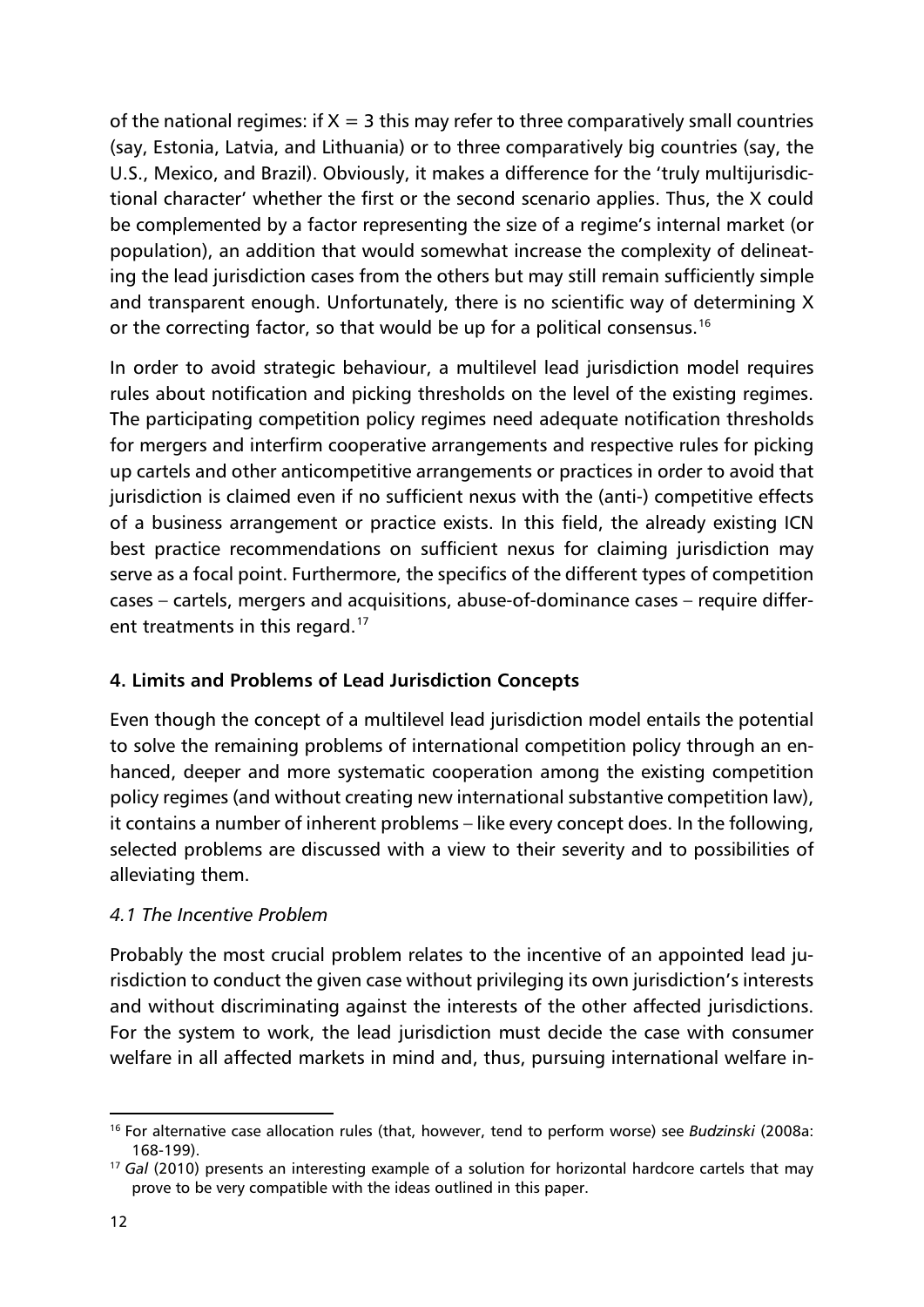stead of national welfare. In economic language, it can be said that the lead jurisdiction is expected to provide a positive externality, i.e. producing a benefit for the other affected jurisdictions without gaining a direct benefit for itself (in addition to its benefits if it would pursue the case with only national welfare in mind). In many cases this may be rather unproblematic though since competition cases often display similar or comparable effects in different jurisdictions. For instance, a hardcore cartel will reduce welfare in all the national markets it sells its products and, similarly, a merger to monopoly will be detrimental to welfare everywhere. Consequently, in such cases, the lead jurisdiction does not run into a serious conflict and mainly needs to consider the rectified foreign effects when deciding the extent of sanctions and remedies. The perspective of reciprocity among the involved jurisdictions may suffice to motivate a fair treatment of all effects by the lead jurisdiction in such cases.

Obviously, the crucial cases are the ones where the interests of the lead jurisdiction stand in (partial) conflict to those of (some of) the other affected jurisdictions. Or, in other words, the cases in which a treatment according to national welfare only would lead to a different assessment than a treatment considering the effects abroad. A reason for such a deviation of interests and/or regional effects may be that producers and consumers are unevenly distributed across the involved jurisdictions (*Barros* & *Cabral* 1994; *Head* & *Ries* 1997). Consider for instance a case where the lead jurisdiction predominantly domiciles the (e.g. cartelizing or merging) producers, whereas the consumers are predominantly located in the other jurisdictions.<sup>[18](#page-13-0)</sup> Then, a national welfare treatment by the lead jurisdiction may imply that (the many) efficiency gains outweigh (the few) consumer disadvantages, whereas an investigation across all the affected markets would reveal the opposite result (because the weight of the producer-side advantages decreases vis-à-vis the demand-side disadvantages). In such cases, the lead jurisdiction could be tempted to privilege its own interests over the legitimate interests of the other affected jurisdictions. However, while the theoretical treatment of this problem in industrial economics shows that cases like this are possible, model theory also demonstrates that cases like this can only surface under rather heroic assumptions. Consequently, they may actually occur, albeit rather infrequently because they are rather special – and by far do not represent the typical case of conflicting interests. The following type of cases represents a much more likely scenario: a purely competition-oriented analysis would yield the same result for national and international welfare (i.e. consumer harm prevails). However, there is strong lobbyism for the domestic producers, be it by industry lobbyism or by political influence (promoting national champions, improving national competitiveness, etc.). Competition policy decisions biased by economic patriotism most typically do not enhance national welfare and this type of competitiveness-promoting policies usually serves to boost the welfare of powerful/influential/well-organized groups

 $\overline{a}$ 

<span id="page-13-0"></span> $18$  It is questionable, though, whether such a lead jurisdiction selection actually meets the selection criteria outlined n section 3.1.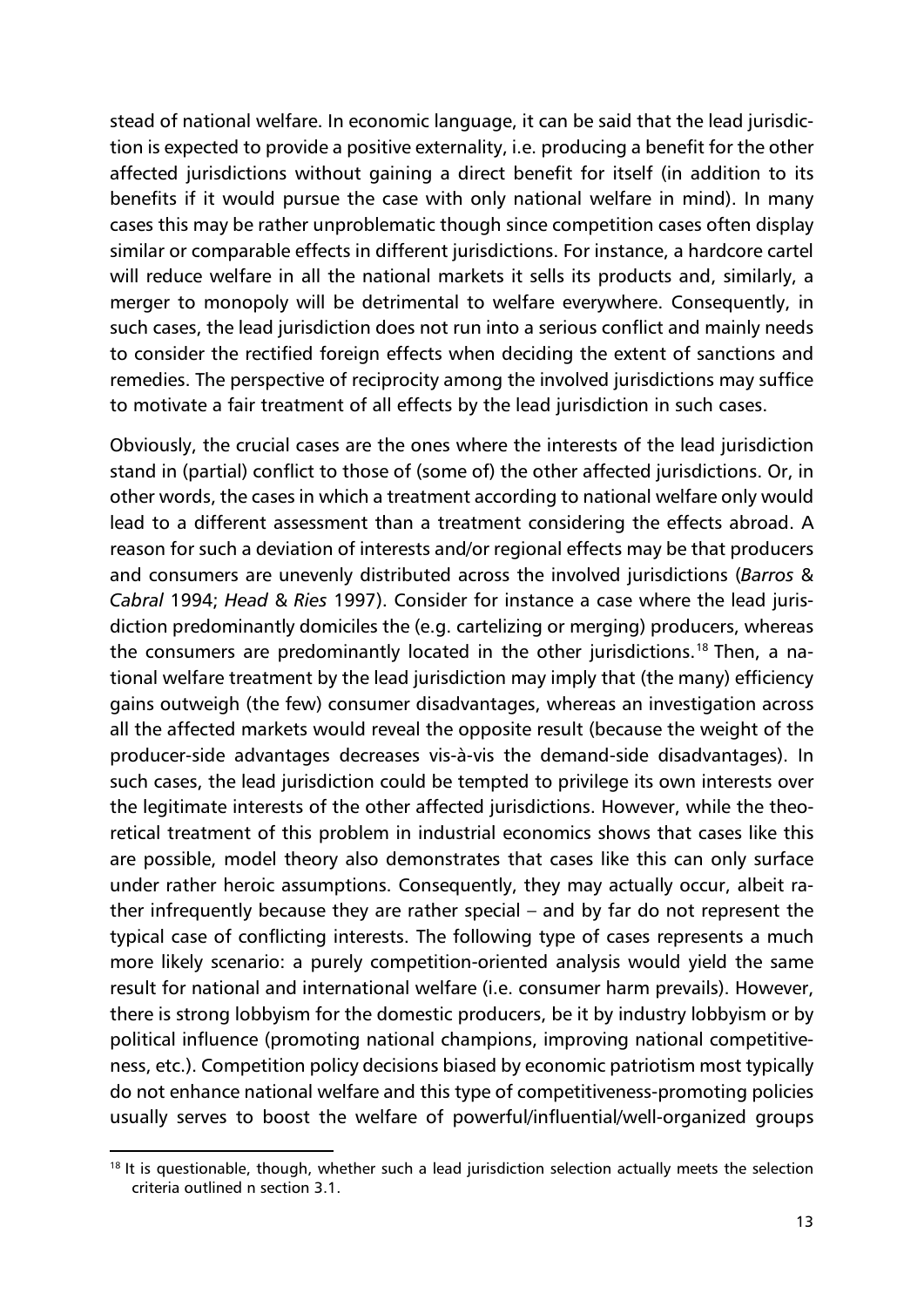within the national economy at the expense of domestic consumers, domestic competitors (in particular less influential small-and-medium-sized companies), and foreign jurisdictions (*Budzinski* 2008a: 53-64). Still, the competition agency of an appointed lead jurisdiction may face considerable pressure to bias its decision accord-ingly when the stakes are sufficiently high.<sup>[19](#page-14-0)</sup>

However, there are a couple of disciplining factors that may reduce the risk of discriminatory treatment. First, the assigned responsibility for all the effects of a competition case may actually strengthen the position of the appointed agency vis-à-vis domestic influence groups and thus increase its ability to withstand pressure from vested interests. Under the conditions of the sketched multilevel lead jurisdiction model, the responsible lead agency itself experiences strong incentives to act as it is expected to be. The ICN-experience shows how effective peer pressure can be in terms of disciplining competition authorities and in terms of strengthening their position within the national policy systems (theoretical treatment: *Budzinski* 2004a; empirical evidence: *Rowley* & *Campbell* 2005; *Evenett* & *Hijzen* 2006). These rather 'soft' disciplining mechanisms should not be underestimated. Moreover, any appointed lead jurisdiction needs to consider that a discriminatory case handling inherently backfires: the probability of being selected as a lead jurisdiction in the future depends, inter alia, on the jurisdiction's behavioural history (see selection criteria in section 3.1). Thus, a rational lead jurisdiction has to weigh the benefits of a strategic decision of the given case against the disadvantages of losing lead jurisdiction appointments in future cases (plus reputation losses, all corrected by discount rates). While there may be cases that may appear to be worth it from the viewpoint of the lead jurisdiction, in most cases the balancing exercise should point towards a nondiscriminatory handling and decision (*Budzinski* 2011: 91). The latter is further supported by the danger that more independent revision instances (e.g. law courts) may scrap the discriminating decision anyway – the probability of which may vary considerably across jurisdictions, though.

#### *4.2 Divergent Laws Problem*

Another problem originates from divergent competition laws and policies in different jurisdictions. Even with lead jurisdictions that handle cases according to nondiscriminatory treatment and international welfare focus, case decisions may differ depending on the chosen lead jurisdiction due to differences in law and practices. Next to substantive differences in law, like for instance the transatlantic divide on sanctions against cartels (monetary fines against companies only in Europe versus a combination of company fines and criminal prosecution of acting managers in North-America), divergent case decisions may be caused by differences in the applied theories –

<span id="page-14-0"></span><sup>&</sup>lt;sup>19</sup> The transatlantic antitrust ,wars' over the Boeing-MDD-merger (*Fox* 1998b) and the eventually aborted GE-Honeywell-proposal (*Gerber* 2003) offer prime examples.  $\overline{a}$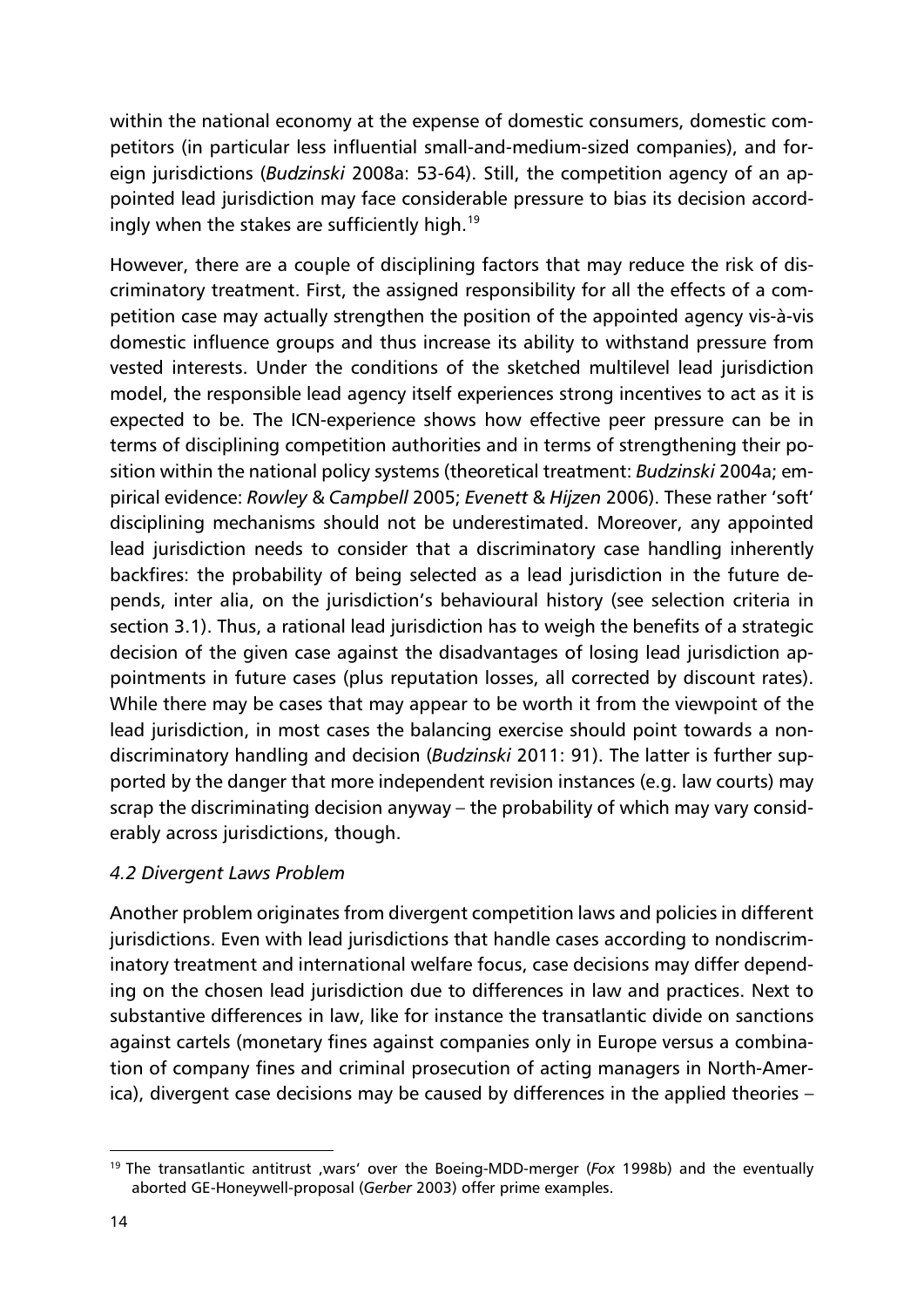both theories of harm and underlying economic theories. For instance, different outcomes of merger control assessments of the same case in the EU and the U.S. are not so much rooted in the (minor) differences of how the prohibition criterion is phrased (significant lessening of competition vs. significant impediment of effective competition). Instead, they are caused by referring to different economic theories and differences in the – always uncertain – assessment of probabilities of future effects and counterfactual effects. The same can be claimed for differences in the treatment of vertical effects. However, notwithstanding these competition-policy-inherent divergences, empirically the most relevant divergences in the past originated from strategic policies and the inbound focus (disregarding effects that affect markets abroad) – like in virtually all of the famous transatlantic conflict cases (Boeing-MDD, GE-Honeywell, Amadeus, etc.<sup>[20](#page-15-0)</sup>). Since this reason for divergent outcomes should disappear if all effects are considered in a nondiscriminatory way, the remaining scope for divergent case decisions (depending on the assigned lead jurisdiction) may actually not be that significant anymore. This is further reinforced by the success story of the best practice convergence in the course of the ICN work that has reduced differences in competition policy practices to a considerable extent (*Rowley* & *Campbell* 2005; *Evenett* & *Hijzen* 2006).

Still, running a (mandatory) lead jurisdiction concept requires the acceptance of some scope for divergent 'outcomes' – referring to divergences between the actual lead jurisdiction decision and counterfactual decisions by other affected jurisdictions if they had run their own proceedings<sup>[21](#page-15-1)</sup> – that remains despite the safeguarding and alleviating factors. The participating jurisdictions need to live with a limited degree of inconsistency in terms of equal treatment of equal cases with different lead jurisdictions.[22](#page-15-2) Notwithstanding, the cooperation among the lead jurisdiction and the other involved jurisdiction on the second level of enhanced cooperation (section 3.2) will contribute to improving acceptance of lead decisions. In addition, on a more psychological or behavioural (economics) note, once a lead jurisdiction system is running, there are no actual divergent outcomes anymore, which is one of the advantages of such a model. Instead, it is just hypothetical (counterfactual) divergent outcomes – what would have been decided if another jurisdiction had been appointed as lead jurisdiction.

From another angle, the remaining scope for applying different theories of harm and different underlying economic theories may actually viewed to be an advantage of

 $\overline{a}$ 

<span id="page-15-0"></span><sup>20</sup> See with further references *Budzinski* (2008a: 32-64).

<span id="page-15-1"></span> $21$  Note that within the system there cannot be divergent outcomes of a given case anymore due to the one-stop-shop at the lead jurisdiction. The fact that all divergences will be only hypothetical – in the sense of as-if outcomes in the counterfactual that another agency would have run the case – may actually (psychologically, behaviorally) contribute to a better acceptance of lead agency decisions because divergences are not immediately visible anymore.

<span id="page-15-2"></span> $22$  However, competition cases are never really equal, further reducing the perceptibility of this problem – once the system is up and running.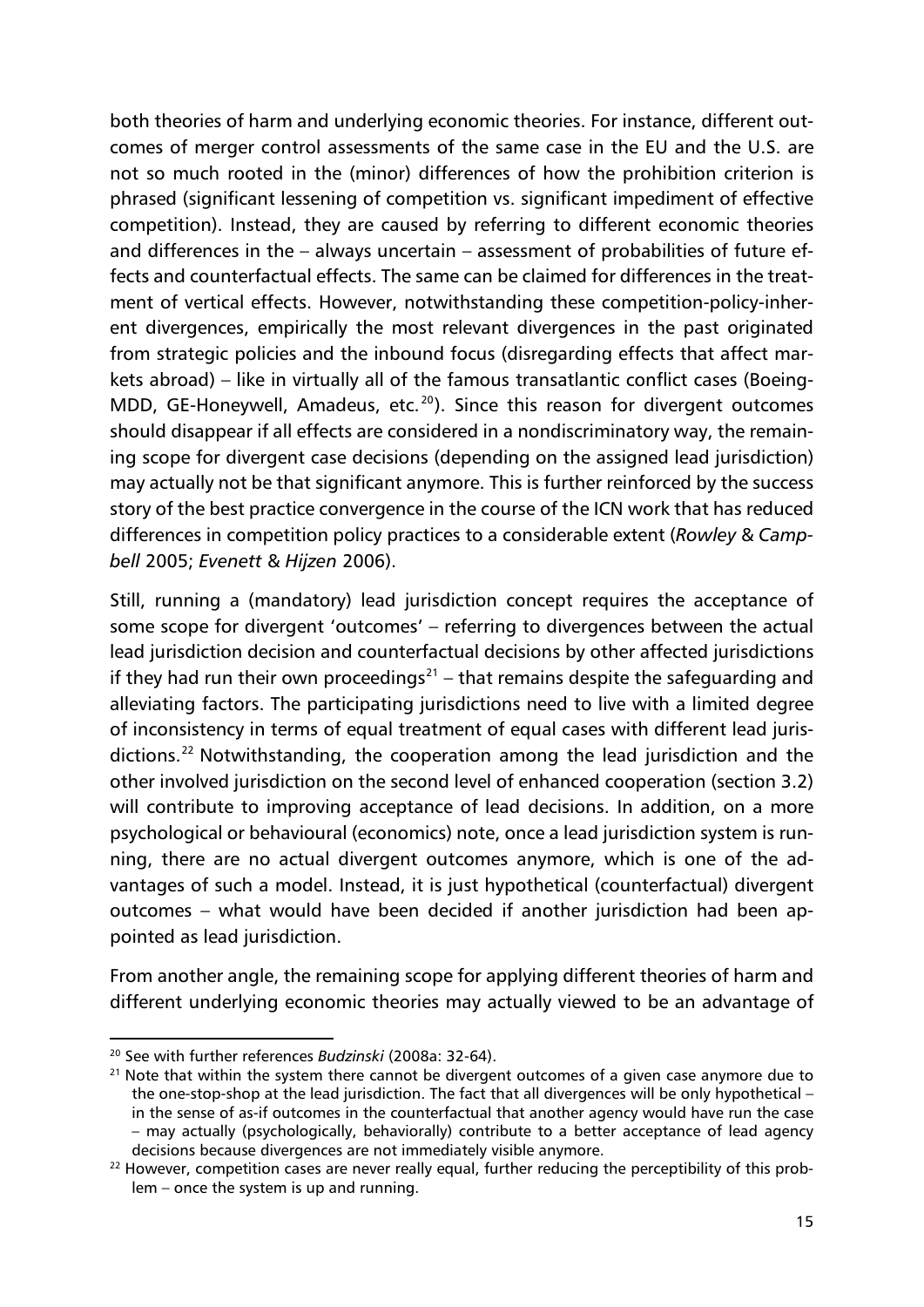the multilevel lead jurisdiction model. Sustaining a limited diversity of regimes, theories and practices allows for beneficial institutional learning (*Kerber* & *Budzinski* 2004). The economics of competition and antitrust are a dynamic field of science that does not rest upon one everlasting and true unifying theory. Instead, the dynamics of theory innovation and development are intense, both due to inner-science factors and due to the dynamics of the object of analysis (*Budzinski* 2008b). Limited diversity of policies, then, offers scope for injecting new knowledge into competition policy practice, testing new theories (parallel experimentation) and thus speeding up the knowledge accumulation process. As such, it may actually be beneficial to live with a limited extent of divergent laws, practices and policies as well as (counterfactual) divergent outcomes.

#### *4.3 Lack-of-Eligible-Lead-Jurisdiction Problem*

Eventually, I address a problem that may frustrate the workability of the lead jurisdiction system if it is empirically relevant. There may be a danger that too few regimes fulfil the criteria of becoming a lead jurisdiction so that the same handful of big agencies will lead all the cases. In other words, the market for lead jurisdiction may not be competitive but instead dominated by a narrow oligopoly of regimes – or even a dominant U.S.-EU-duopoly. The reason is that in particular small regimes may struggle to be selected as lead jurisdiction: firstly, they are less likely to accumulate significant shares of the relevant market activities within their domestic markets and, secondly, they may lack capacity and (sophisticated) competence to deal with major multijurisdictional cases. As such, the criteria for lead jurisdiction appointments laid out in section 3.1 entail a tendency to favour experienced and wellequipped agencies as well as such with a large domestic market. This may represent a problem for three reasons:

- if many jurisdictions virtually have no chance of becoming a lead jurisdiction, this may undermine their acceptance of the overall system and of lead decisions due to a lack of (felt) own influence.
- if the ICP faces a narrow and powerful oligopoly of agencies that qualify for lead jurisdiction tasks, it may become difficult to enforce the fundamental principles of nondiscriminatory treatment and international welfare orientation due to a lack of alternatives in case that these agencies do not comply.
- if jurisdictions become disconnected to international cases due to their inability to qualify as lead jurisdictions, then this may also negatively influence their capabilities to deal with domestic cases.

However, some alleviating factors may imply that this problem is not so severe empirically. First, there will be many cases that are sufficiently multijurisdictional to warrant their inclusion in the multilevel lead jurisdiction model but that are sufficiently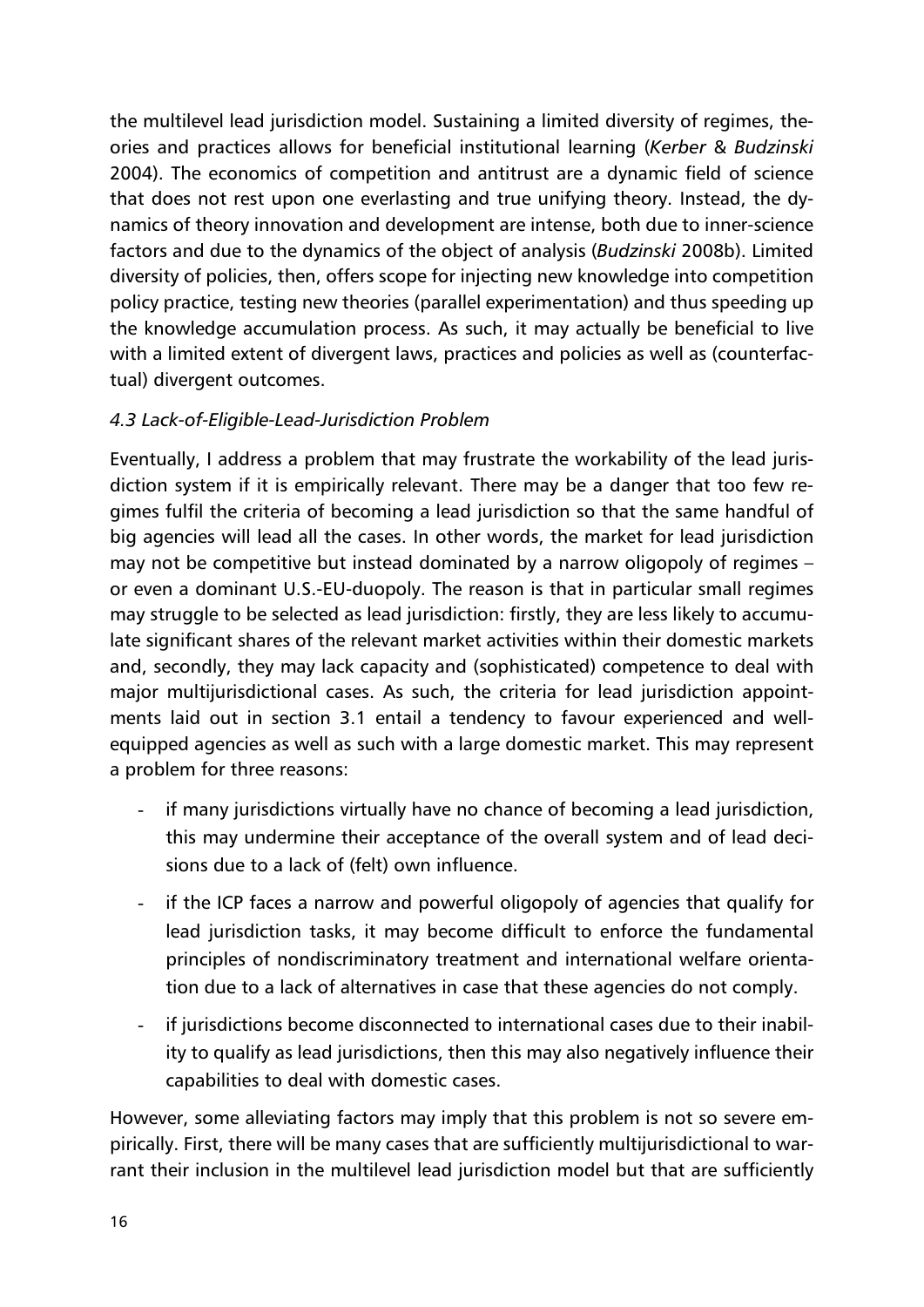regional in terms of their impact to qualify other than the big regimes to serve as lead jurisdiction. Note that the phenomenon we usually label as globalisation includes considerable trends of (interjurisdictional) regionalization as well. Second, enhanced international cooperation while 'doing' the case (see section 3.2) may alleviate to some degree a lack of agency size and experience since other affected jurisdictions may assist the lead jurisdiction, also with capacities and specialised competences (like economic expertise). Third, (again) enhanced international cooperation II helps non-lead agencies to remain connected with the international environment and with the development, experience and progress that is associated with it.

Eventually, the real problem may actually stand in sharp contrast to this discussion: (some) regimes with small but open national economies may experience incentives to free ride on the lead jurisdiction system and downgrade their own competition policy regime. Instead of aiming to qualify for lead jurisdiction duties (which always involves to some extent the necessity to provide a positive externality), these regimes may opt for saving resources and rely on the decisions of lead jurisdictions regarding the desired level of protection of competition. Notwithstanding, there may not be so many jurisdictions in reality that find it attractive to revert to this free-riding position. As soon as a jurisdiction experiences a non-negligible number of purely domestic antitrust cases (where it cannot rely on foreign agencies to protect competition and welfare), it is not rational to limit domestic competition policy activities to a free rider position.

# **5. Conclusion**

This contribution discusses a possible avenue towards rationalizing multiple competition policy procedures by an enhanced international cooperation. The concept of a multilevel lead jurisdiction model represents an interesting step to combine the concepts of lead jurisdictions and multilevel governance. The advantage of adding the vertical multilevel dimension to the lead jurisdiction concept lies in the option to introduce a referee authority, monitoring and supervising the impartiality of the assigned lead jurisdictions and providing conflict resolution if necessary. Thus, cooperation among competition agencies on the global level (*enhanced cooperation I*) is not about materially deciding cases. Instead, it allocates lead jurisdiction according to agreed-upon criteria on a case basis, monitor and supervise the lead jurisdiction in respect of its impartial treatment of anticompetitive effects in the overall relevant international market (irrespective where – in which jurisdiction – the effects display) and settle conflicts in case of affected jurisdictions allege that their domestic effects were disregarded by the lead jurisdiction.

Consequently, all material and substantive decision competences remain on the level of the existing national and regional-supranational regimes. Here, each competition case is dealt with by a team of affected jurisdictions. While the lead jurisdiction acts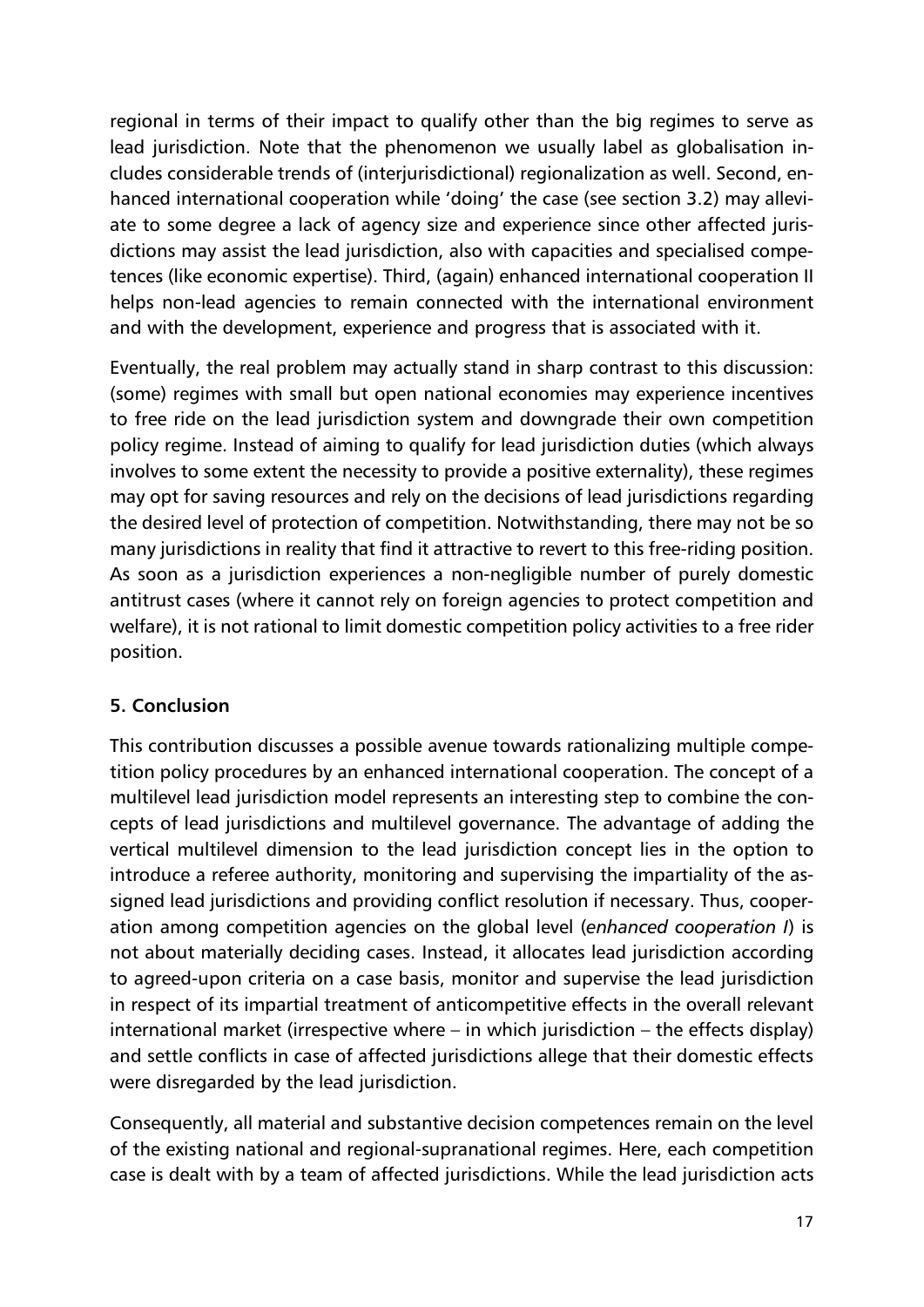to the outside as the one-stop-shopping contact for the companies (and other involved parties) and enjoys the power to investigate and decide the case according to its own laws, practices and institutions (but with a view to all effects, domestic and abroad), the actual case handling internally consists of interagency cooperation as well (*enhanced cooperation II*). The lead agency leads a cooperative team consisting of all agencies whose internal markets are affected by the case. The non-lead agencies inject their views and (competition-) interests into the case and provide assisting force, resources and competences.

From an economic perspective, the charm of this concept is that it (i) replaces the inbound focus of existing competition policy regimes by a focus embracing all effects in the relevant geographic (international) market, (ii) provides a one-stop shop for the norm addressees (thus avoiding deficient transaction and administration costs of multiple procedures), (iii) closes many loopholes due to the lead jurisdiction being powerful and also providing protection of competition abroad, and (iv) maintains diversity of competition regimes because each assigned lead jurisdiction handles and decides the case according to this regime's antitrust rules and procedures, just with the explicit inclusion of cross-border effects. On the downside, it requires an international agreement on procedural rules (in particular criteria for allocating case-specific lead jurisdiction as well as for monitoring and conflict resolution mechanisms) and willingness to accept (i) procedural decisions by the international level and (ii) material decisions by the lead jurisdiction as long as all effects are treated impartially irrespective of their jurisdictional location. This certainly represents a higher hurdle for consensus than the ICN-style network cooperation, but certainly a lower hurdle than consensus on binding global competition rules within the WTO framework. And from an economic perspective, such a multilevel lead jurisdiction model appears to be welfare-superior to these alternatives. Furthermore, there are many ways of taking steps into the direction of a serious lead jurisdiction model but with extensive (case-related) opt-in and opt-out options in order to reduce the commitment hurdle.

At the end of the day, the concept of a multilevel lead jurisdiction model is far from being comprehensively researched and completely developed. Still, it does represent one of the more interesting avenues for thinking about enhanced cooperation.

#### **References**

- Barros, Pedro P. & Cabral, Luís M. (1994), Merger Policy in Open Economies, in: European Economic Review, Vol. 38 (5), pp. 1041-1055.
- Budzinski, Oliver (2003), Toward an International Governance of Transborder Mergers? - Competition Networks and Institutions between Centralism and Decentralism, in: NYU Journal of International Law and Politics, Vol. 36 (1), pp. 1-52.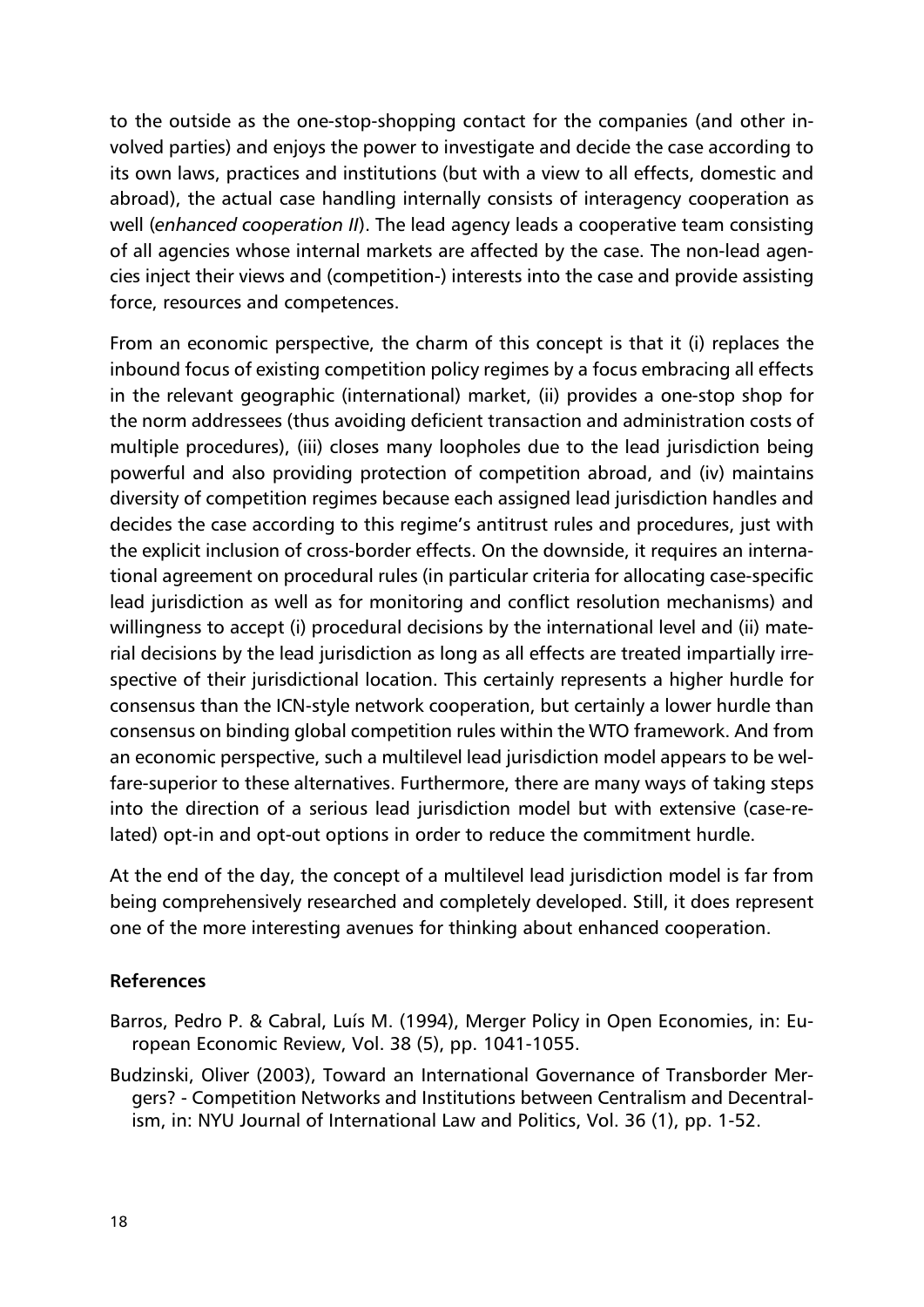- Budzinski, Oliver (2004a), The International Competition Network Prospects and Limits on the Road towards International Competition Governance, in: Competition and Change, Vol. 8 (3), pp. 243-266.
- Budzinski, Oliver (2004b), The International Competition Network as an International Merger Control Institution, in: John Chen (ed.), International Institutions and Multinational Enterprises - Global Players, Global Markets, Cheltenham: Edward Elgar, pp. 64-90.
- Budzinski, Oliver (2008a), The Governance of Global Competition: Competence Allocation in an International Multilevel Competition Policy System, Cheltenham: Edward Elgar.
- Budzinski, Oliver (2008b), Monoculture versus Diversity in Competition Economics, in: Cambridge Journal of Economics, Vol. 32 (2), pp. 295-324.
- Budzinski, Oliver (2009), An International Multilevel Competition Policy System, in: International Economics and Economic Policy, Vol. 6 (4), pp. 367-389.
- Budzinski, Oliver (2011), Mehr-Ebenen Governance, Leitjurisdiktionskonzepte und globaler Wettbewerb, in: Renate Ohr (ed.), Governance in der Wirtschaftspolitik, Berlin: Duncker & Humblot, pp. 73-96.
- Budzinski, Oliver (2014), International Antitrust Institutions, in: R. Blair & D. D. Sokol (eds.), Oxford Handbook of International Antitrust Economics, Oxford: OUP 2014, forthcoming.
- Campbell, Neil & Trebilcock, Michael J. (1993), International Merger Review Problems of Multi-Jurisdictional Conflict, in: Erhard Kantzenbach et al. (eds.), Competition Policy in an Interdependent World Economy, Baden-Baden: Nomos, pp. 129- 163.
- Campbell, Neil & Trebilcock, Michael J. (2007), Interjurisdictional Conflict in Merger Review, in: Leonard Waverman, William S. Comanor and Akira Goto (eds.), Competition Policy in the Global Economy, London: Routledge, pp. 89-126.
- Drexl, Josef (2003), Do We Need "Courage" for International Antitrust Law? Choosing between Supranational and International Law Principles of Enforcement, in: Josef Drexl (ed.), The Future of Transnational Antitrust: From Comparative to Common Competition Law, Berne: Staempfli/Kluwer, pp. 311-341.
- Drexl, Josef (2004), International Competition Policy after Cancún: Placing a Singapore Issue on the WTO Development Agenda, in: World Competition, Vol. 27 (3), pp. 419-457.
- Evenett, Simon J. & Hijzen, Alexander (2006), Conformity with International Recommendations on Merger Reviews: An Economic Perspective on "Soft Law", Nottingham: University of Nottingham Research Paper 04.
- Figueiredo, R. J. P. & Weingast, B. R. (2005), Self-Enforcing Federalism, in: Journal of Law, Economics, and Organization, Vol. 21 (1), pp. 103-135.
- Fikentscher, Wolfgang & Immenga, Ulrich (1995, eds.), Draft International Antitrust Code, Baden-Baden: Nomos.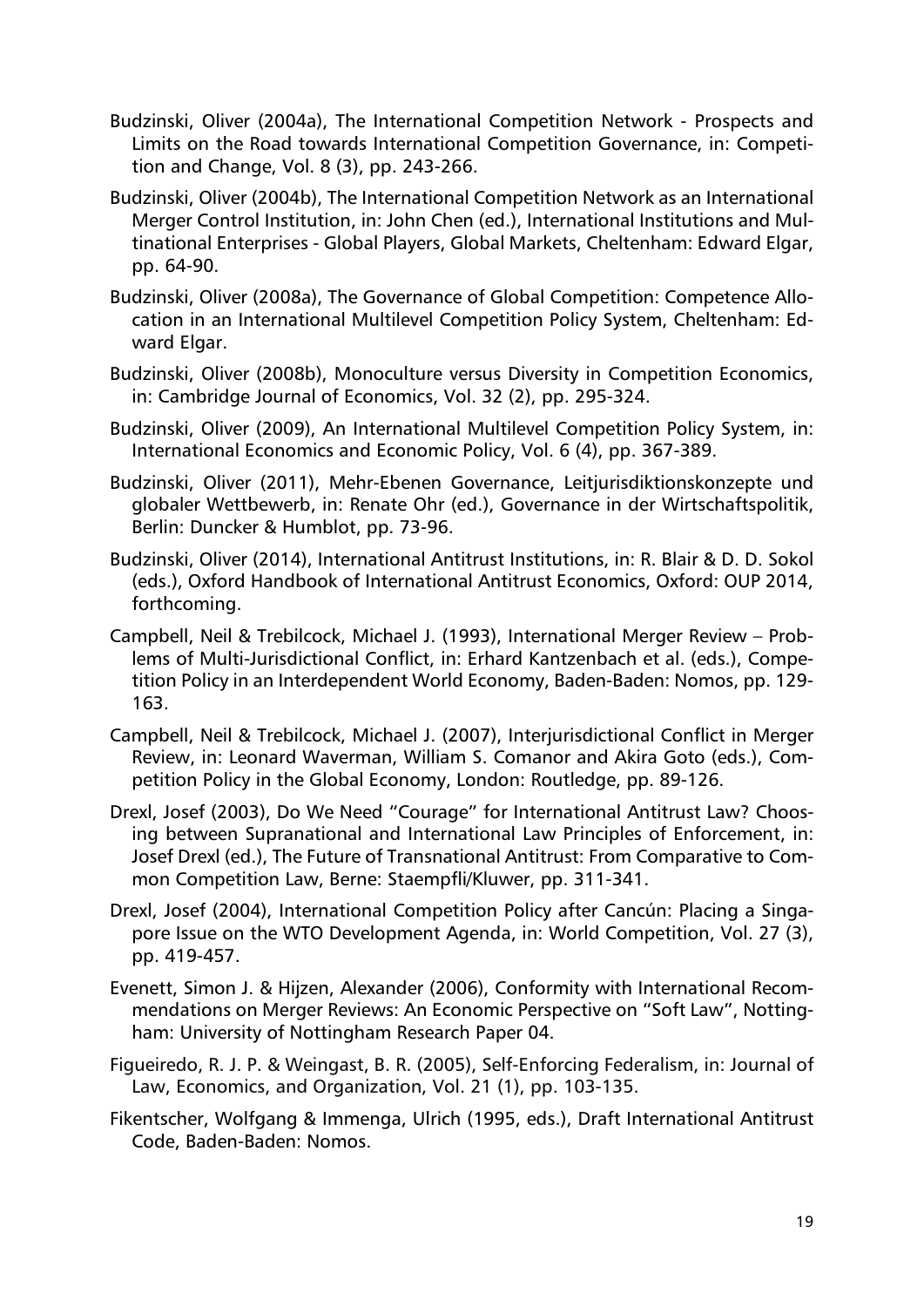- Fox, Eleanor M. (1997), Toward World Antitrust and Market Access, in: The American Journal of International Law, Vol. 91 (1), pp. 2-25.
- Fox, Eleanor M. (1998a), International Antitrust Against Minimum Rules; For Cosmopolitan Principles, in: The Antitrust Bulletin, Vol. 43 (1), pp. 5-13.
- Fox, Eleanor M. (1998b), Antitrust Regulation Across National Borders The United States of Boeing versus the European Union of Airbus, in: The Brookings Review, Vol. 16 (1), pp. 30-32.
- Gal, Michal S. (2010), Free Movement of Judgments: Increasing Deterrence of International Cartels Through Jurisdictional Reliance, in: Virginia Journal of International Law, Vol. 51(1), pp. 57-94.
- Gerber, David J. (2003), The European Commission's GE/Honeywell Decision: US responses and their implications, in: Journal of Competition Law (Zeitschrift für Wettbewerbsrecht), Vol. 1 (1), pp. 87-95.
- Haucap, Justus, Müller, Florian & Wey, Christian (2006), How to Reduce Conflicts over International Antitrust, in: Conferences on New Political Economy, Vol. 23, pp. 307-343.
- Hayek, Friedrich August von (1975), The Pretence of Knowledge, in: Swedish Journal of Economics, Vol. 77 (4), pp. 433-442.
- Head, Keith & Ries, John (1997), International Mergers and Welfare Under Decentralized Competition Policy, in: Canadian Journal of Economics, Vol. 30 (4), pp. 1104- 1123.
- Heyburn, John G. & McGovern, Francis E. (2012), Evaluating and Improving the MDL Process, in: Litigation, Vol. 38 (3), pp. 26-32.
- ICN (2002), Report on the Costs and Burdens of Multijurisdictional Merger Review, Napoli, http://www.internationalcompetitionnetwork.org/costburd.doc (accessed 15.01.2004).
- Kerber, Wolfgang (2003), International Multi-Level System of Competition Laws: Federalism Antitrust, in: Josef Drexl (ed.), The Future of Transnational Antitrust: From Comparative to Common Competition Law, Bern: Staempfli/Kluwer, pp. 269-300.
- Kerber, Wolfgang (2009), Should Competition Law Promote Efficiency? Some Reflections of an Economist on the Normative Foundations of Competition Law, in: Josef Drexl et al. (eds.), Economic Theory and Competition Law, Cheltenham: Edward Elgar.
- Kerber, Wolfgang & Budzinski, Oliver (2004), Competition of Competition Laws: Mission Impossible?, in: Richard. A. Epstein and Michael. S. Greve (eds.), Competition Laws in Conflict - Antitrust Jurisdiction in the Global Economy, Washington, D.C.: AEI Press, pp. 31-65.
- Neven, Damien J. & Röller, Lars-Hendrik (2005), Consumer Surplus versus Welfare Standard in a Political Economy Model of Merger Control, in: International Journal of Industrial Organization, Vol. 23 (9-10), pp. 829-844.
- Ostolaza, Yvette & Hartmann, Michelle (2005), Multidistrict Litigation and Coordinating Multijurisdictional Disputes, in: The Practical Litigator, pp. 23-26.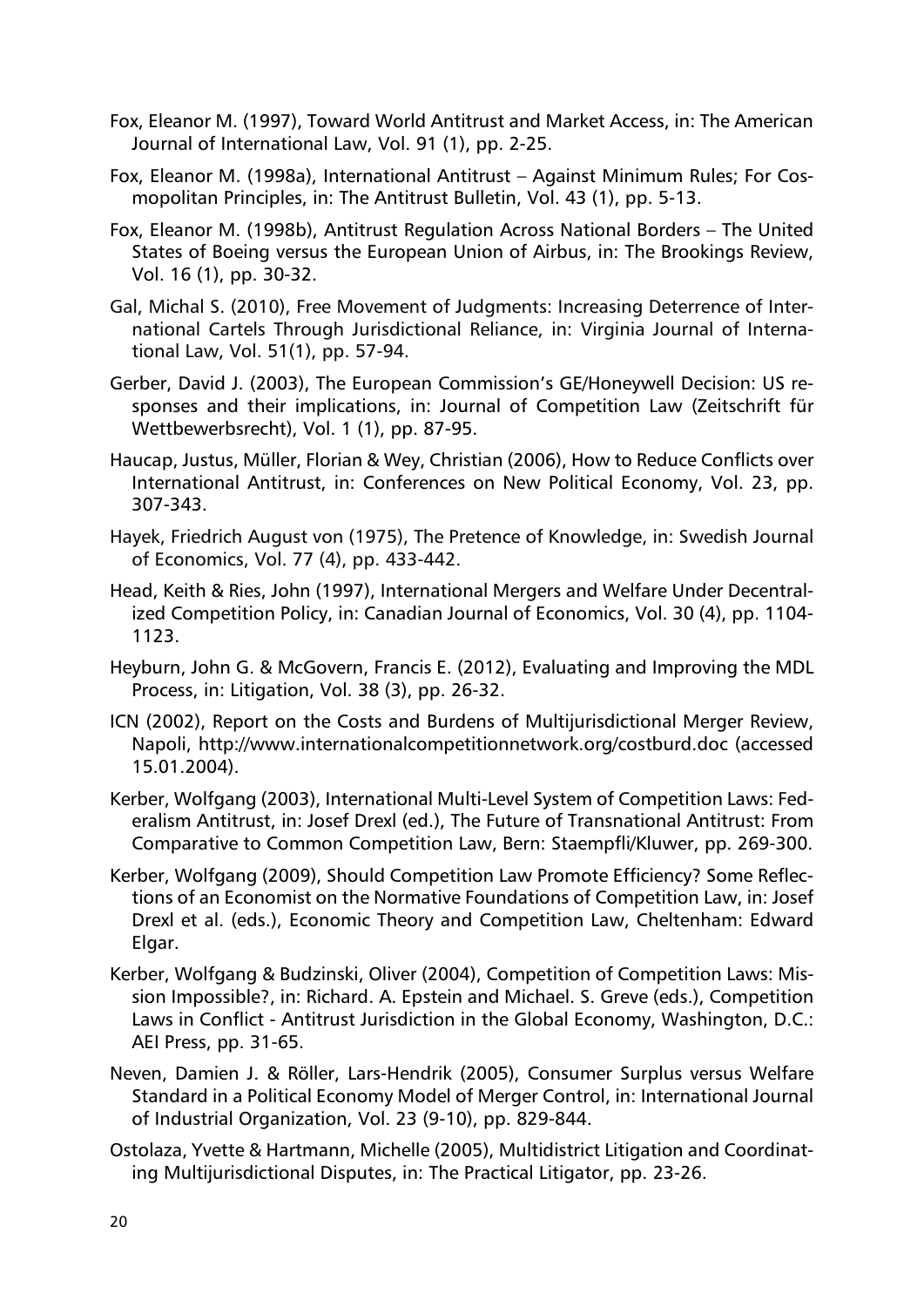- Rowley, J. William & Campbell, Neil A. (2005), Implementation of the International Competition Network's Recommended Practices for Merger Review: Final Survey Report on Practices IV-VII, in: World Competition, Vol. 28, pp. 533-588.
- Rowley, J. William, Wakil, Omar K., & Campbell, A. Neil (2000), Streamlining International Merger Control, in: International Bar Association (ed.), EC Merger Control: Ten Years On, New York: IBA, pp. 15-37.
- Trebilcock, Michael J. & Iacobucci, Edward (2004), National Treatment and Extraterritoriality: Defining the Domains of Trade and Antitrust Policy in Richard A. Epstein and Michael S. Greve (eds.), Competition Laws in Conflict: Antitrust Jurisdiction in the Global Economy, Washington, D.C.: AEI Press, pp. 152-176.
- Wegner, Gerhard (1997), Economic Policy from an Evolutionary Perspective A New Approach, in: Journal of Institutional and Theoretical Economics, Vol. 153 (3), pp. 485-509.

Zäch, Roger (1999, ed.), Towards WTO Competition Rules, Berne: Staempfli/Klu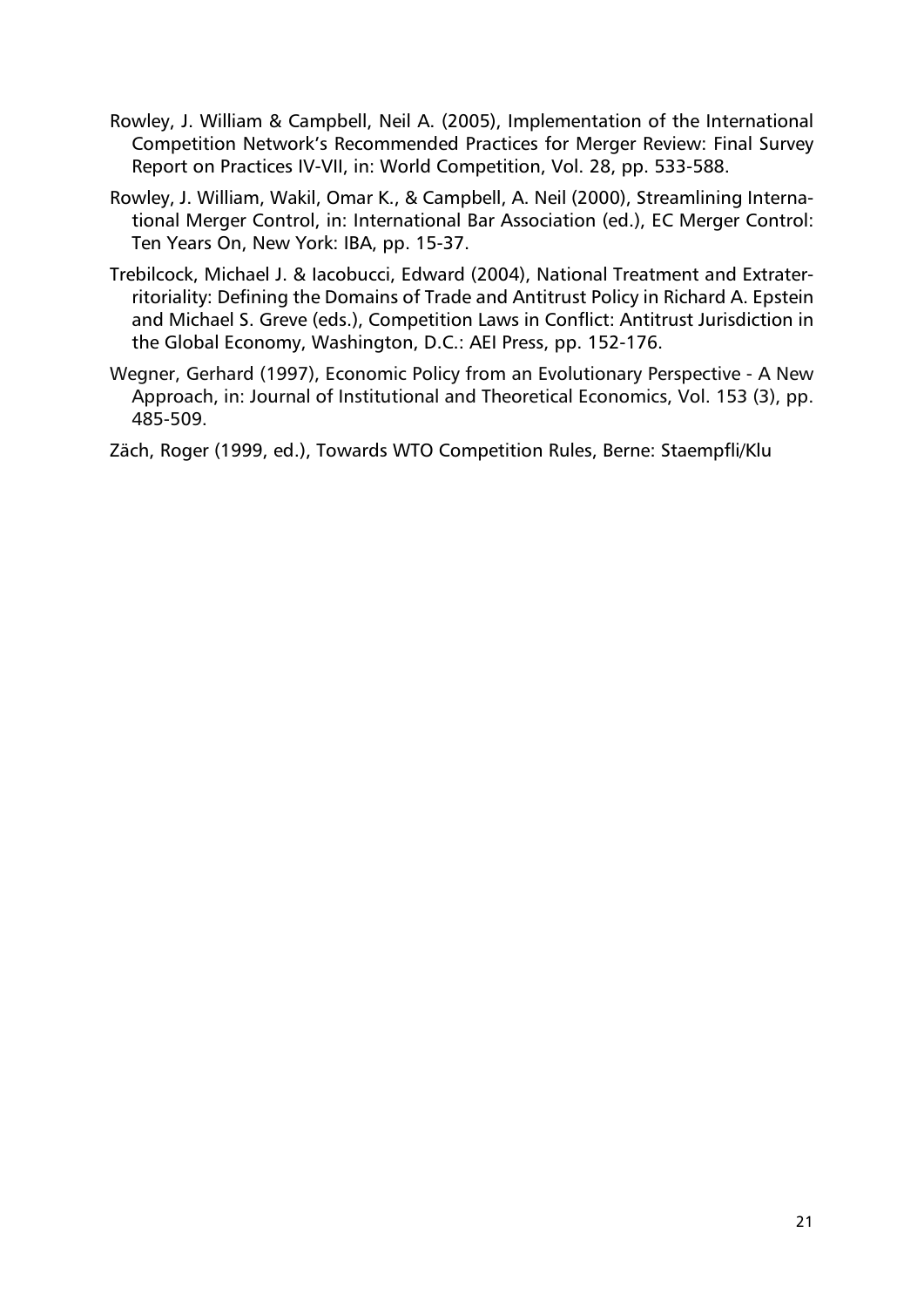#### **Diskussionspapiere aus dem Institut für Volkswirtschaftslehre der Technischen Universität Ilmenau**

- Nr. 30 *Steinrücken, Torsten:* Die Legitimation staatlicher Aktivität durch vertragstheoretische Argumente: Anmerkungen zur Kritik an der Theorie des Gesellschaftsvertrages, März 2003.
- Nr. 31 *Steinrücken, Torsten; Jaenichen, Sebastian:* Heterogene Standortqualitäten und Signalstrategien: Ansiedlungsprämien, Werbung und kommunale Leuchtturmpolitik, April 2003.
- Nr. 32 *Steinrücken, Torsten:* Funktioniert ,fairer' Handel? Ökonomische Überlegungen zum alternativen Handel mit Kaffee, Juli 2003.
- Nr. 33 *Steinrücken, Torsten; Jaenichen, Sebastian:* Die Wiederentdeckung der Zweitwohnsitzsteuer durch die Kommunen - zu Wirkungen und Legitimation aus ökonomischer Sicht, September 2003.
- Nr. 34 *Rissiek, Jörg; Kressel, Joachim:* New Purchasing & Supply Chain Strategies in the Maintenance, Repair and Overhaul Industry for Commercial Aircraft, September 2003.
- Nr. 35 *Steinrücken, Torsten; Jaenichen, Sebastian:* Europäische Beihilfekontrolle und Public Utilities - Eine Analyse am Beispiel öffentlicher Vorleistungen für den Luftverkehr, Dezember 2003.
- Nr. 36 *Voigt, Eva; GET UP:* Gründungsbereitschaft und Gründungsqualifizierung - Ergebnisse der Studentenbefragung an der TU Ilmenau, April 2004.
- Nr. 37 *Steinrücken, Torsten; Jaenichen, Sebastian:* Levelling the playing field durch staatliche Beihilfen bei differierender Unternehmensmobilität, Mai 2004.
- Nr. 38 *Steinrücken, Torsten; Jaenichen, Sebastian:* Sekundärwirkungen von Unternehmensansiedlungen - Eine Beurteilung staatlicher Aktivität beim Auftreten paretorelevanter Nettoexternalitäten, Juni 2004.
- Nr. 39 *Kallfaß, Hermann H.:* Wettbewerb auf Märkten für Krankenhausdienstleistungen - eine kritische Bestandsaufnahme, Juni 2004.
- Nr. 40 *Engelmann, Sabine:* Internationale Transfers und wohlfahrtsminderndes Wachstum, September 2004.
- Nr. 41 *Steinrücken, Torsten; Jaenichen, Sebastian:* Zum Einfluss von Ausländern auf die Wirtschaftsleistung von Standorten - Ist Zuwanderung ein Weg aus der ostdeutschen Lethargie?, Oktober 2004.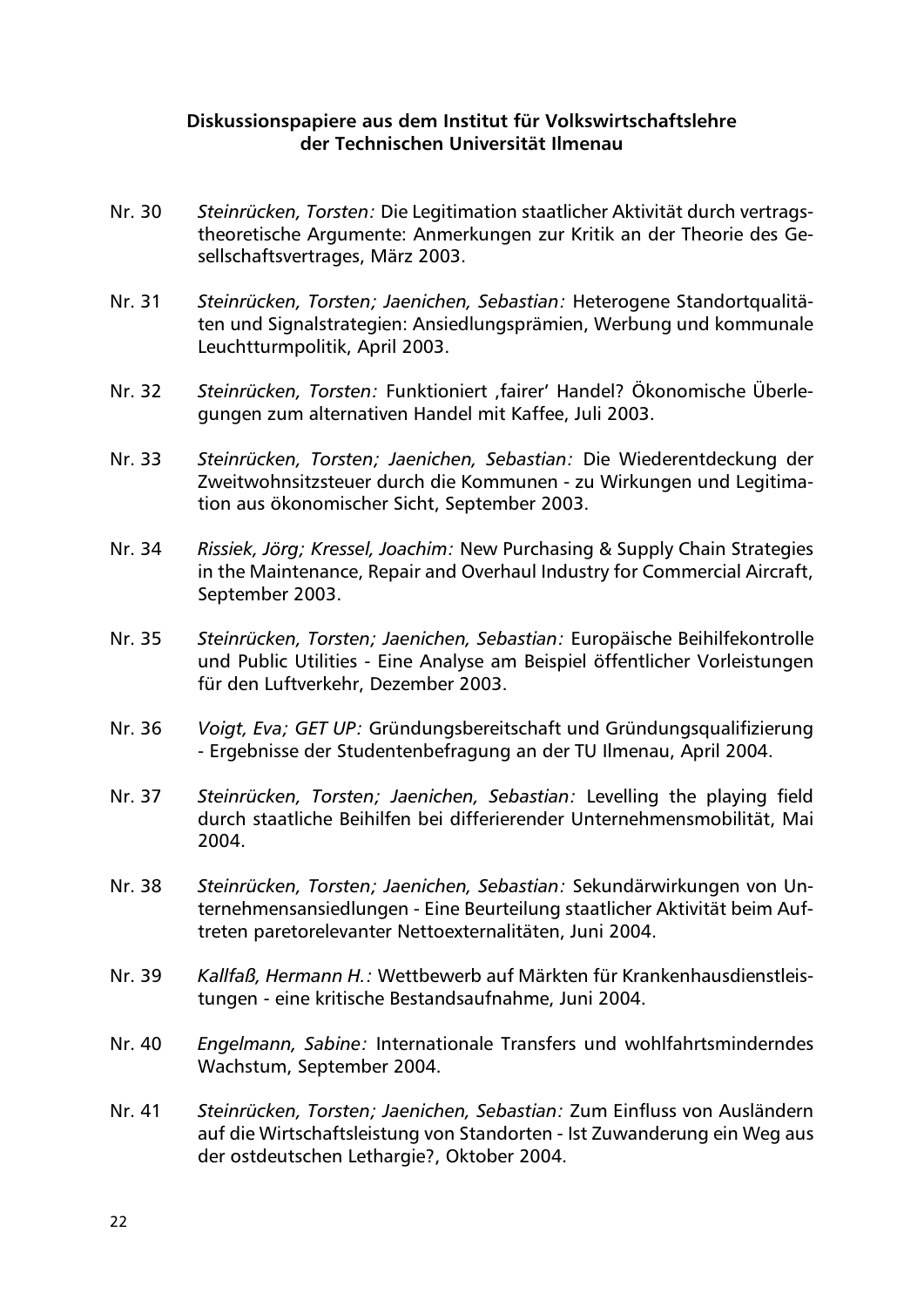- Nr. 42 *Steinrücken, Torsten; Jaenichen, Sebastian:* Wer ist wirklich reich? Zu Problemen der Wohlfahrtsmessung durch das Bruttoinlandsprodukt, April 2005.
- Nr. 43 *Steinrücken, Torsten; Jaenichen, Sebastian:* Wo bleiben die Subventionssteuern? - Probleme des Beihilfenrechts und ein alternatives Regulierungskonzept, Mai 2005.
- Nr. 44 *Jaenichen, Sebastian; Steinrücken, Torsten; Schneider, Lutz:* Zu den ökonomischen Wirkungen gesetzlicher Feiertage - Eine Diskussion unter besonderer Berücksichtigung der Arbeitszeitpolitik, Juni 2005.
- Nr. 45 *Kuchinke, Björn A.:* Qualitätswettbewerb zwischen deutschen Akutkrankenhäusern unter besonderer Berücksichtigung von DRG und Budgets, Juni 2005.
- Nr. 46 *Kuchinke, Björn A.; Walterscheid, Heike:* Wo steht der Osten? Eine ökonomische Analyse anhand von Wohlfahrts- und Happinessindikatoren, Juni 2005.
- Nr. 47 *Kuchinke, Björn A.; Schubert, Jens M.:* Staatliche Zahlungen an Krankenhäuser: Eine juristische und ökonomische Einschätzung nach Altmark Trans und der Entscheidung der Kommission vom 13.7.2005, August 2005.
- Nr. 48 *Steinrücken, Torsten; Jaenichen, Sebastian:* Überkapazitäten zur Absicherung politischer Risiken und Instrumente finanzwirtschaftlicher Gegensteuerung, November 2005.
- Nr. 49 *Jaenichen, Sebastian; Steinrücken, Torsten:* Opel, Thüringen und das Kaspische Meer, Januar 2006.
- Nr. 50 *Kallfaß, Hermann H.:* Räumlicher Wettbewerb zwischen Allgemeinen Krankenhäusern, Februar 2006.
- Nr. 51 *Sickmann, Jörn:* Airport Slot Allocation, März 2006.
- Nr. 52 *Kallfaß, Hermann H.; Kuchinke, Björn A.:* Die räumliche Marktabgrenzung bei Zusammenschlüssen von Krankenhäusern in den USA und in Deutschland: Eine wettbewerbsökonomische Analyse, April 2006.
- Nr. 53 *Bamberger, Eva; Bielig, Andreas:* Mehr Beschäftigung mittels weniger Kündigungsschutz? Ökonomische Analyse der Vereinbarungen des Koalitionsvertrages vom 11. 11. 2005, Juni 2006.
- Nr. 54 *Jaenichen, Sebastian; Steinrücken, Torsten:* Zur Ökonomik von Steuergeschenken - Der Zeitverlauf als Erklärungsansatz für die effektive steuerliche Belastung, Dezember 2006.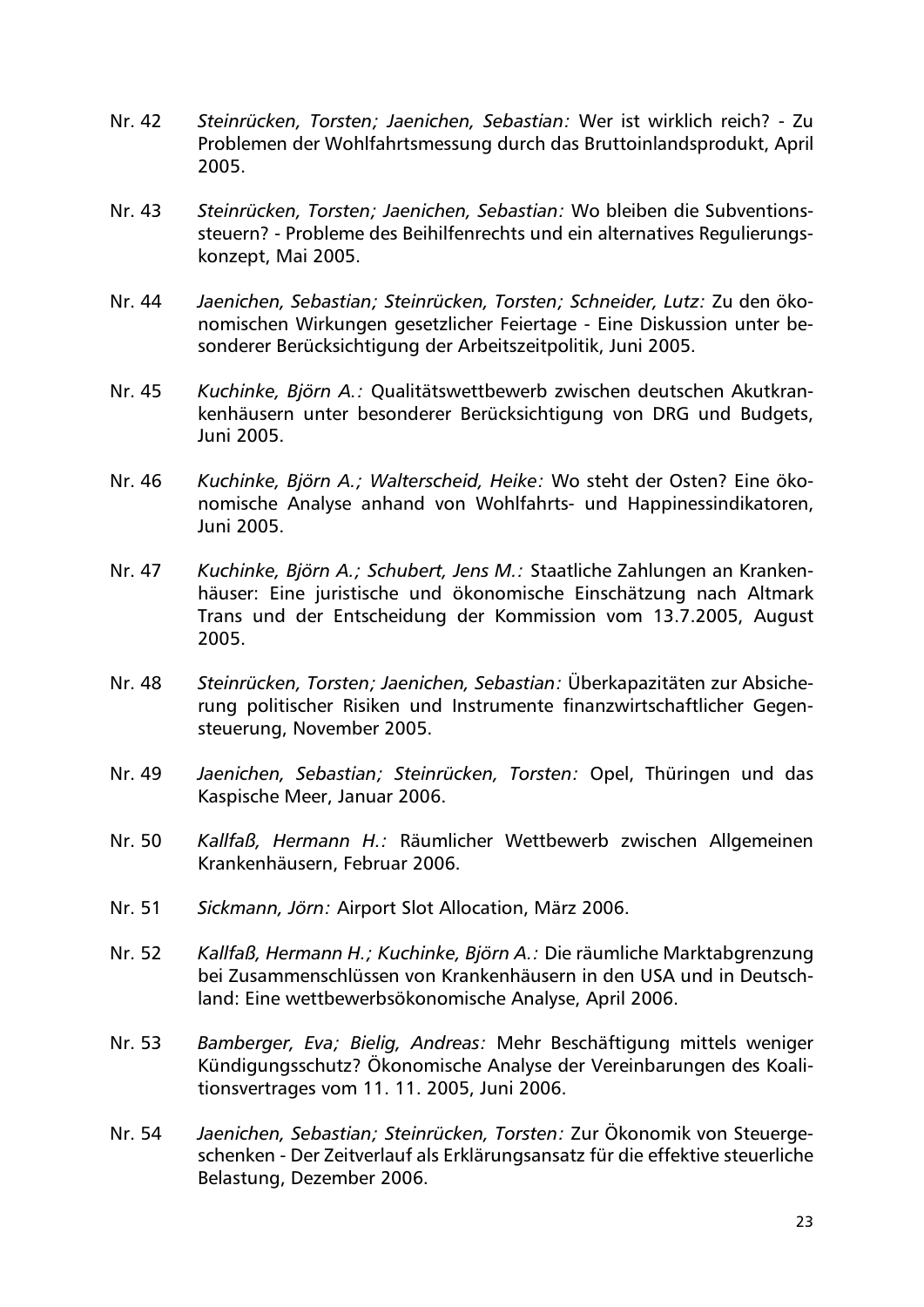- Nr. 55 *Jaenichen, Sebastian; Steinrücken, Torsten:* Wirkt eine Preisregulierung nur auf den Preis? Anmerkungen zu den Wirkungen einer Preisregulierung auf das Werbevolumen, Mai 2007.
- Nr. 56 *Kuchinke, B. A.; Sauerland, D.; Wübker, A.:* Determinanten der Wartezeit auf einen Behandlungstermin in deutschen Krankenhäusern - Ergebnisse einer Auswertung neuer Daten, Februar 2008.
- Nr. 57 *Wegehenkel, Lothar; Walterscheid, Heike:* Rechtsstruktur und Evolution von Wirtschaftssystemen - Pfadabhängigkeit in Richtung Zentralisierung?, Februar 2008.
- Nr. 58 *Steinrücken, Torsten; Jaenichen, Sebastian:* Regulierung und Wohlfahrt in einem Modell mit zwei Aktionsparametern, März 2008.
- Nr. 59 *Lehnert, Ninja M.:* Externe Kosten des Luftverkehrs Ein Überblick über den aktuellen Stand der Diskussion, April 2008.
- Nr. 60 *Walterscheid, Heike:* Reformbedarf etablierter Demokratien im Kontext dezentralisierter Gesellschaftssysteme - Grundlegende Hindernisse bei Steuersystemreformen", April 2010.
- Nr. 61 *Walterscheid, Heike; Wegehenkel, Lothar:* Kostenstruktur, Zahlungsbereitschaft und das Angebot von Mediengütern auf Medienmärkten, Juni 2008.
- Nr. 62 *Walterscheid, Heike; Wegehenkel, Lothar:* Wohlstand der Nationen und handlungsrechtliche Struktur eines Gesellschaftssystems, September 2008.
- Nr. 63 *Dewenter, Ralf; Haucap, Justus; Wenzel, Tobias:* Indirect Network Effects with Two Salop Circles: The Example oft the Music Industry, Juni 2009.
- Nr. 64 *Dewenter, Ralf; Jaschinski, Thomas; Wiese, Nadine:* Wettbewerbliche Auswirkungen eines nichtneutralen Internets, Juli 2009.
- Nr. 65 *Dewenter, Ralf; Haucap, Justus; Kuchinke, Björn A.:* Das Glück und Unglück von Studierenden aus Ost- und Westdeutschland: Ergebnisse einer Befragung in Ilmenau, Bochum und Hamburg, Oktober 2009.
- Nr. 66 *Kuchinke, Björn A.; Zerth, Jürgen; Wiese, Nadine:* Spatial Competition between Health Care Providers: Effects of Standardization, Oktober 2009.
- Nr. 67 *Itzenplitz, Anja; Seifferth-Schmidt, Nicole:* Warum Klimakonferenzen scheitern, aber dennoch zum Wohl des Weltklimas kooperiert wird, Juli 2010.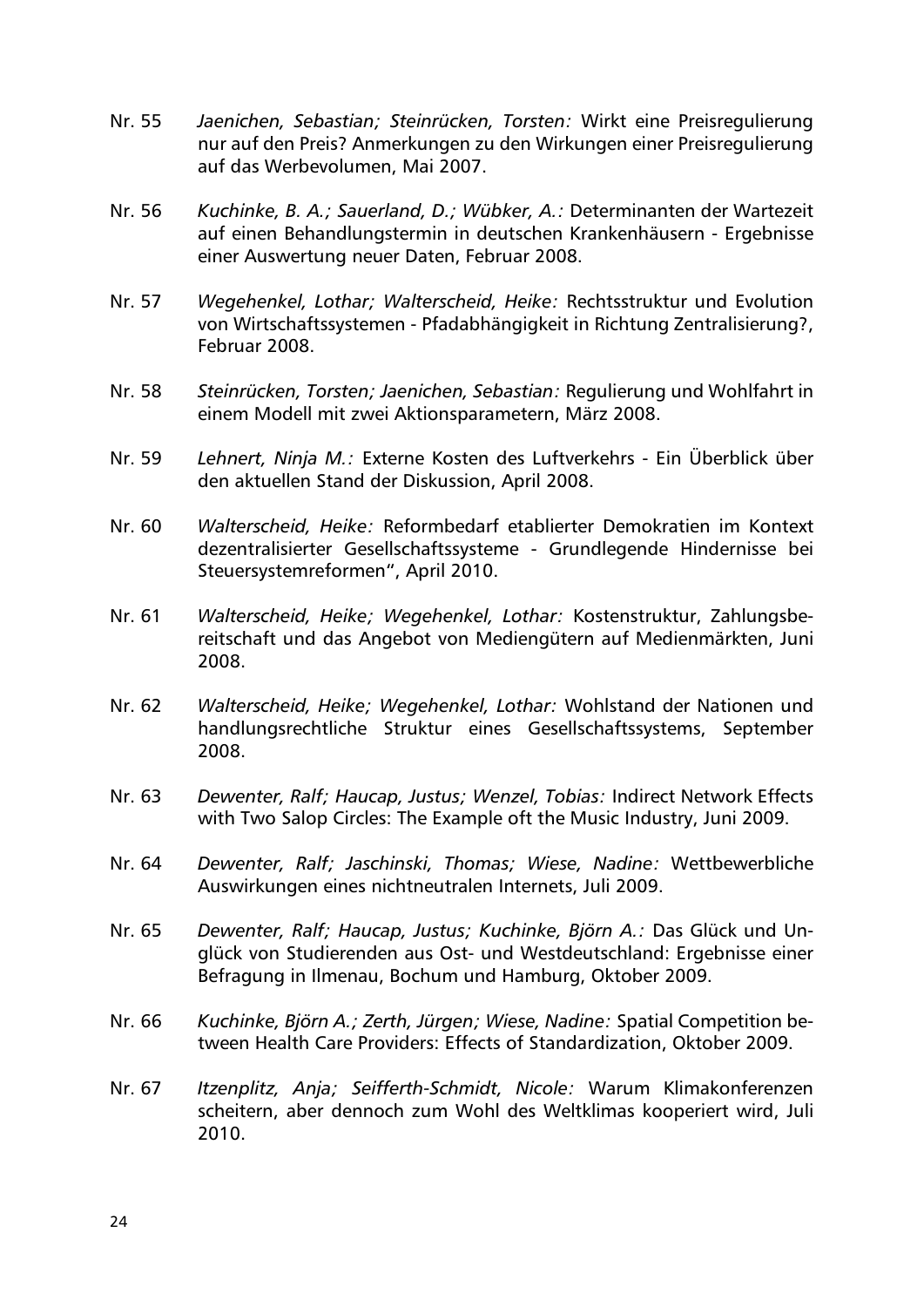- Nr. 68 *Kallfaß, Hermann H.:* Die Aufmerksamkeit für, die Nutzung der und die Werbung in Medien in Deutschland, November 2010.
- Nr. 69 *Budzinski, Oliver:* Empirische Ex-Post Evaluation von wettbewerbspolitischen Entscheidungen: Methodische Anmerkungen, Januar 2012.
- Nr. 70 *Budzinski, Oliver:* The Institutional Framework for Doing Sports Business: Principles of EU Competition Policy in Sports Markets, January 2012.
- Nr. 71 *Budzinski, Oliver; Monostori, Katalin:* Intellectual Property Rights and the WTO, April 2012.
- Nr. 72 *Budzinski, Oliver:* International Antitrust Institutions, Juli 2012.
- Nr. 73 *Lindstädt, Nadine; Budzinski, Oliver:* Newspaper vs. Online Advertising Is There a Niche for Newspapers in Modern Advertising Markets?
- Nr. 74 *Budzinski, Oliver; Lindstädt, Nadine:* Newspaper and Internet Display Advertising - Co-Existence or Substitution?, Juli 2012b.
- Nr. 75 *Budzinski, Oliver:* Impact Evaluation of Merger Control Decisions, August 2012.
- Nr. 76 *Budzinski, Oliver; Kuchinke, Björn A.:* Deal or No Deal? Consensual Arrangements as an Instrument of European Competition Policy, August 2012.
- Nr. 77 *Pawlowski, Tim, Budzinski, Oliver:* The (Monetary) Value of Competitive Balance for Sport Consumers, Oktober 2012.
- Nr. 78 *Budzinski, Oliver:* Würde eine unabhängige europäische Wettbewerbsbehörde eine bessere Wettbewerbspolitik machen?, November 2012.
- Nr. 79 *Budzinski, Oliver; Monostori, Katalin; Pannicke, Julia:* Der Schutz geistiger Eigentumsrechte in der Welthandelsorganisation - Urheberrechte im TRIPS Abkommen und die digitale Herausforderung, November 2012.
- Nr. 80 *Beigi, Maryam H. A.; Budzinski, Oliver:* On the Use of Event Studies to Evaluate Economic Policy Decisions: A Note of Caution, Dezember 2012.
- Nr. 81 *Budzinski, Oliver; Beigi, Maryam H. A.:* Competition Policy Agendas for Industrializing Countries, Mai 2013.
- Nr. 82 *Budzinski, Oliver; Müller, Anika:* Finanzregulierung und internationale Wettbewerbsfähigkeit: der Fall Deutsche Bundesliga, Mai 2013.
- Nr. 83 *Doose, Anna Maria:* Methods for Calculating Cartel Damages: A Survey, Dezember 2013.